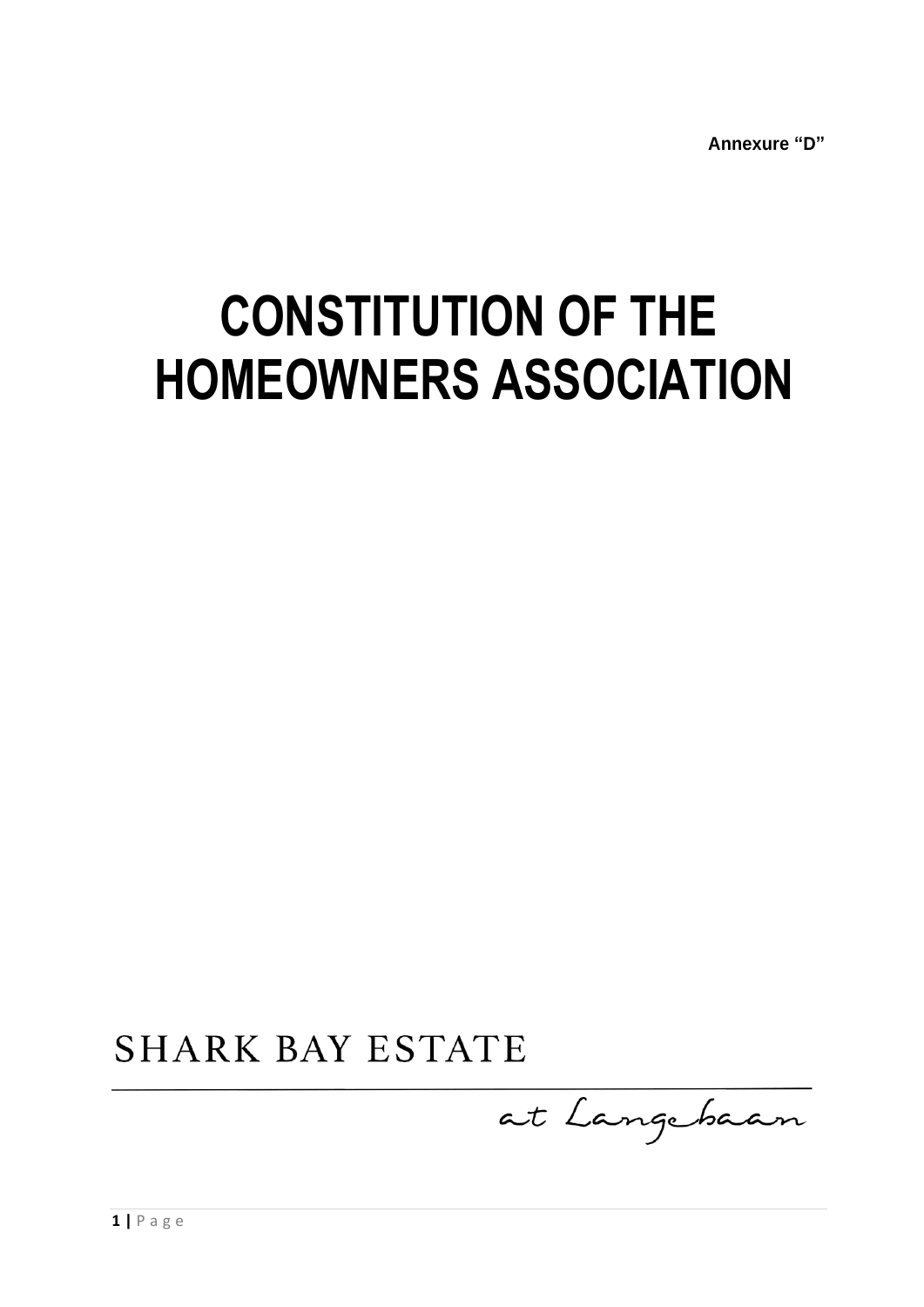## **1. INTERPRETATION**

- 1.1 In these rules, unless inconsistent with or otherwise indicated by the context
	- 1.1.1 "*Architectural Guidelines*" means the general and specific architectural guidelines of the Estate from time to time comprising*, inter alia*, the sketch plan submission requirements, Council Plan Approval as well as all the landscaping requirements;
	- 1.1.2 "*the Association*" means the Shark Bay Estate Homeowners Association, presently an unincorporated Association but intended to be an incorporated company not for gain in terms of Section 8 of the Companies Act read with schedule 1 thereof (further referred to below);
	- 1.1.3 "*Chairman*" means the Chairman of the Trustees (later Directors) of the Association appointed in terms of the Constitution from time to time;
	- 1.1.4 "*Common areas*" means land registered in the name of National Parks;
	- 1.1.5 "*Constitution*" means this Constitution read with the Memorandum of Incorporation once adopted;
	- 1.1.6 "*Consulting Architects*" means the Architects appointed as such by the Developer, namely Leon Smith Architects (Pty) Ltd (presently Leon Smith or Peet Kok) of Unit 66B, Eden on the Bay, Big Bay, telephone number (021) 554 8900;
	- 1.1.7 *"Consulting Landscape Architects*" means the Architects appointed as such by the Developer, namely Terra+ Landscape Architects (presently Ankia Bormans) telephone number 082 448 4645;
	- 1.1.8 *"Consulting Thatcher"* means the Thatcher appointed as such by the Developer, namely, Rob Louw of Robbi Thatch, telephone number 021 975 1535;
	- 1.1.9 *"Contractors Code of Conduct*" means the general and specific rules applicable to all contractors which forms part of this Constitution;
	- 1.1.10 "*Developer*" means Dormell Properties 391 Proprietary Limited, a Company duly registered as such in terms of the Companies Act, as amended.
	- 1.1.11 "*the Developer's Property*" means Remainder of the farm Oostewal no 292, Saldanha Bay Municipality, measuring 82,6072 hectares in extent and held under Deed of Transfer Number T25548/2005;
	- 1.1.12 *"Directors*" means the Directors for the time being of the Association, upon incorporation, or their alternates, as the case may be;
	- 1.1.13 "*the Estate*" means the Shark Bay Estate but excluding public roads;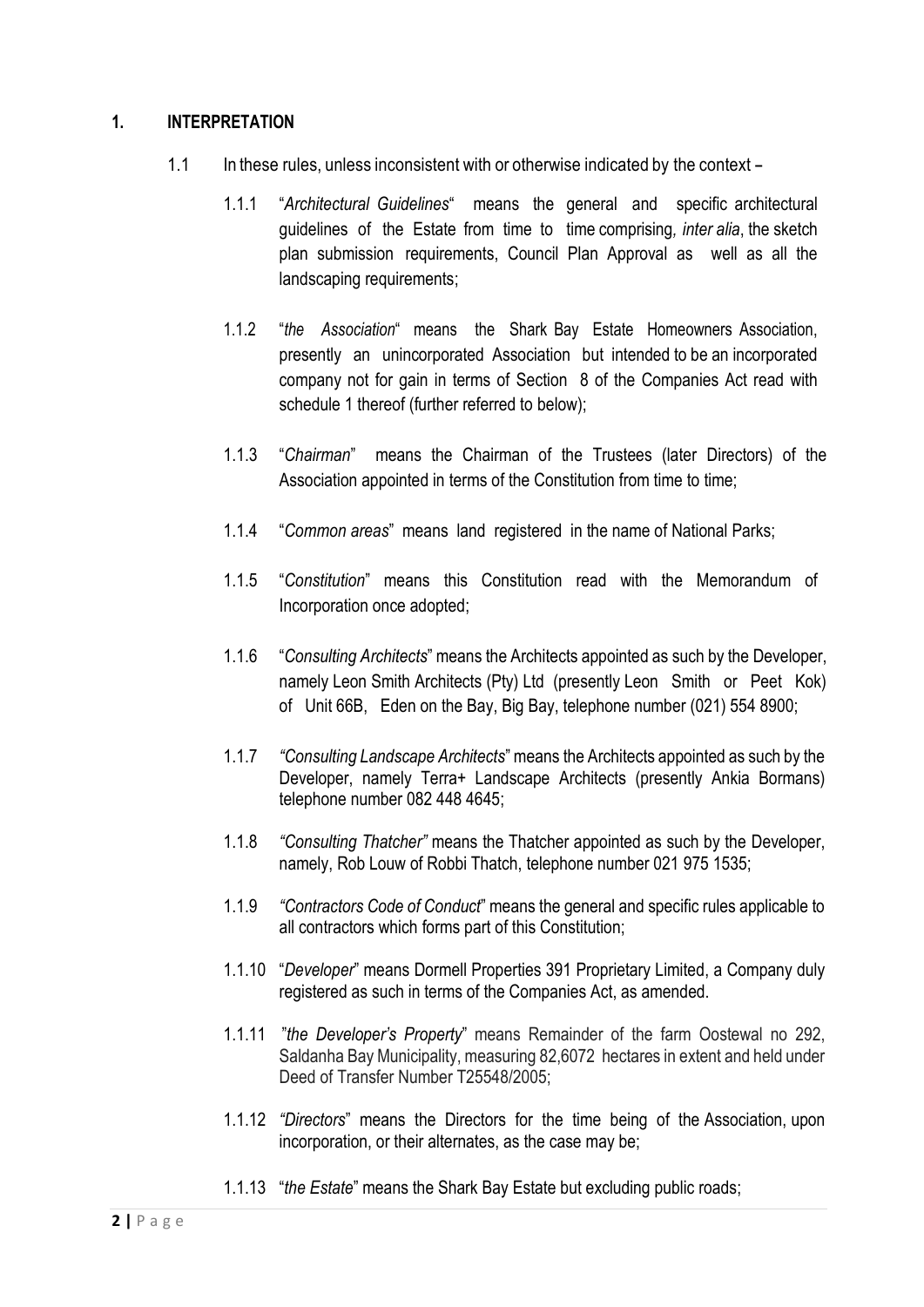- 1.1.14 *"the Manager*" means the person appointed to that office by the Association from time to time;
- 1.1.15 *"Municipality*" means the Saldanha Bay Municipality;
- 1.1.16 "*member"* means a member of the Association;
- 1.1.17 "*Memorandum of Incorporation*" means the Memorandum of Incorporation of the Without Gain Company registered or to be registered;
- 1.1.18 "*National Parks*" means South African National Parks;
- 1.1.19 "*owner*" or "*homeowner*" means the registered owner of an erf;
- 1.1.20 "*resident*" means any person who is resident at the Estate and includes members of their family, their guests and tenants;
- 1.1.21 "*the rules*" means the rules contained in this document and as amended or imposed separately by the Association from time to time;
- 1.1.22 "*unit"* means an erf or sectional title unit capable of individual tenure in terms of the Sectional Titles Act No 95 of 1986 as amended, or the Deeds Registries Act No 47 of 1937, as amended, which forms part of the Estate;
- 1.1.23 "*vehicle*" means any form of conveyance, whether self-propelled or drawn by machine, animal or otherwise;
- 1.1.24 "*workers*" means domestic workers, laborers and subcontractors employed or appointed by owners and/or residents;
- 1.1.25 any reference to the singular includes the plural and *vice versa*;
- 1.1.26 any reference to natural persons includes legal persons and *vice versa;*
- 1.1.27 any reference to gender includes both genders;
- 1.1.28 words and phrases defined in the Constitution bear corresponding meanings herein;
- 1.2 The clause headings in these rules have been inserted for convenience only and shall not be taken into account in its interpretation.
- 1.3 If any period is referred to in these rules by way of reference to a number of days, the days shall be reckoned exclusively of the first and inclusively of the last day unless the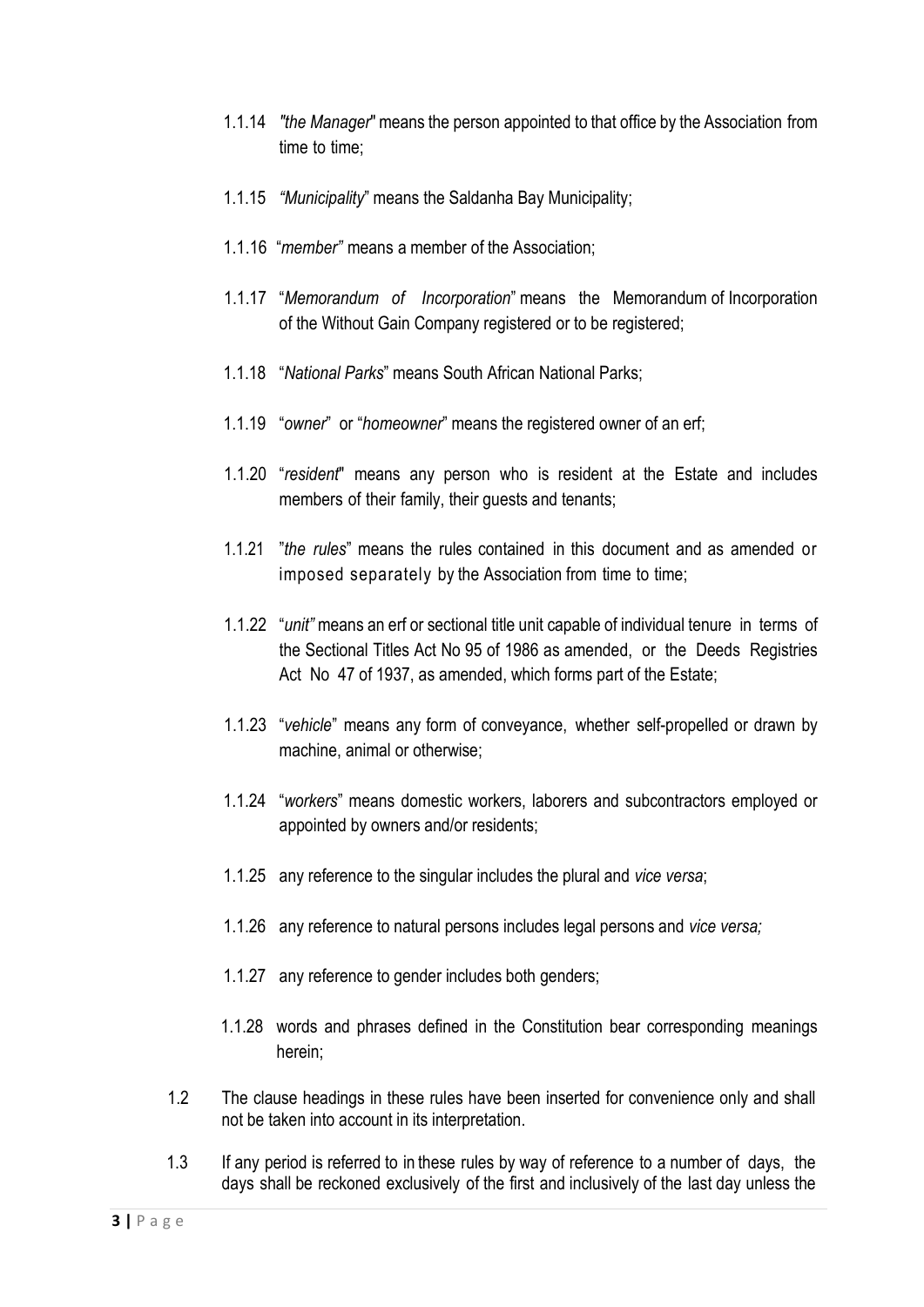last day falls on a day which is not a business day, in which case the day shall be the next succeeding business day.

1.4 These rules shall be governed by, construed and interpreted in accordance with the law of the Republic of South Africa.

# **2. INTRODUCTION**

- 2.1 Shark Bay Estate ("the Estate") is a prestigious residential estate boasting unsurpassed views of the world famous Langebaan lagoon and positioned in the National Parks. The Estate has been designed to promote optimal integration with the natural environment and long-term sustainability of the eco-system.
- 2.2 The purpose of this set of rules and code of conduct is to govern the conduct of residents, their employees, families and visitors and to advance the objects of the Association through better management of its Affairs.
- 2.3 Living on the Estate will mean being part of a community of people who share a unique lifestyle. These rules provide the framework for protecting this lifestyle through an acceptable code by which members shall live and interact with one another so as to achieve symbiotic harmony amongst one another with a regard to preserving the local ecosystem.

# **3. PROCEEDINGS OF THE ASSOCIATION**

- 3.1 The Estate is generally managed and controlled by the Association. The Board of Directors of the Association ("the board") in terms of the Memorandum of Incorporation, is given the power for the management, control, administration, use and enjoyment of the Estate. This is initially an Association with members and trustees (referred to below) and with its functions to be delegated to a Company as referred to below.
- 3.2 Until such time as the Company is formed, its functions will be fulfilled by the established body in the form of an Association, with all owners being members with equal votes (but with the Developer having a veto right on all decisions until such time as the last property is transferred), and with a Board of Trustees appointed by the Members (with the Developer being an automatic and unalterable Trustee with a veto right in respect of decisions as aforesaid).
- 3.3 Until such time as the Company has been established, administrative management of the Association will be conducted *mutatis mutandis* in accordance with Companies Act on the basis of Trustees being treated as Directors.
- 3.4 Once the Company has been established, the provisions below apply.
- 3.5 The Board has the power to substitute, add to, amend or repeal any rules in accordance with clause 24.1 hereunder. Subject to the Constitution of the Association, the Board is empowered to carry out all functions and powers designated to the Association in these Rules. The Board also has the right to impose financial penalties (fines) to be paid by those Members who do not comply with the Rules. Fines, where imposed, shall be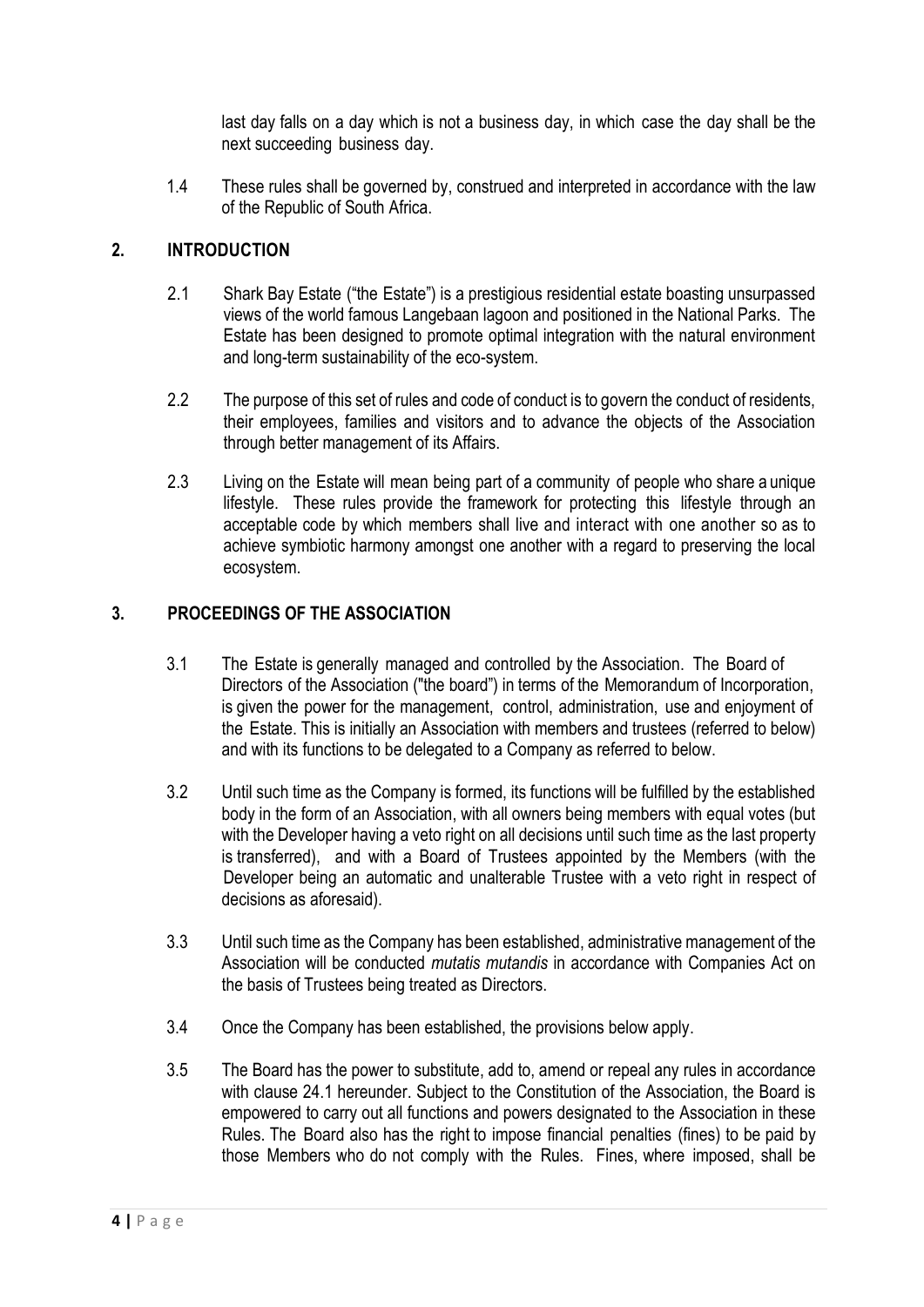deemed to be a part of the levies due by the Owner. Furthermore, the Board may enforce provisions of any rule, including by application to the courts.

- 3.6 Notwithstanding anything else contained herein or in the Memorandum of Incorporation or in the rules (with the provisions of this sub-clause being unalterable and entrenched), the Developer and its successors in title and its properties including Erven 10352, 10356 and 10357 Langebaan are not bound in any manner whatsoever to this Constitution nor any rules established in terms thereof nor any provisions in the Memorandum of Incorporation providing for any prohibitions on the Developer or its properties.
- 3.7 The Association collects levies from all owners, being
	- 3.7.1 the percentage of 1% of all the sales by owners;
	- 3.7.2 a fixed monthly amount which is equal in respect of each owner (initially R250 per month per property owner).
- 3.8 The provision that monthly levies must always be equal per owner, is unalterable and entrenched (with the amount of such being in the discretion of the Board).
- 3.9 The Association will pay over to the National Park's Board (for the general management of the common areas) the levies collected in terms of clause 3.7.1 above.
- 3.10 Until the last property is transferred within the development, the Developer may (in its discretion and unilaterally) cause the amendment of this Constitution, the Memorandum of Incorporation and any adopted rules.
- 3.11 The Association will hold its first Annual General Meeting within 12 months from the date of transfer of the first property. Until the establishment of a quorum for the Association, the Developer shall assume the responsibilities of the Association.

## **4. AIMS AND OBJECTIVES**

- 4.1 To promote the development and maintenance of all properties within the Estate and to ensure that all such properties are developed and maintained in such a way as to derive maximum benefit for the entire Estate community.
- 4.2 To enforce the provisions relating to the development and architectural controls for the Estate, as set out in the Architectural Guidelines ("the Guidelines"). In particular, and in no way detracting from the generality of the aforesaid, to ensure that all buildings and other structures erected on the Estate as well as any external fixtures or fittings attached thereto, comply with the controls and generally to ensure that the external appearance of all buildings and other structures and all gardens and other areas on the Estate comply with the standards set out in the aforesaid documents.
- 4.3 To promote, advance and protect the interests of Members generally and to co-operate and liase with the Local Authority, Provincial Government, National Parks Board and all other appropriate authorities for the benefit of the Association and its members.
- 4.4 To represent the interests of Members and to provide a united voice by which such interests may be expressed.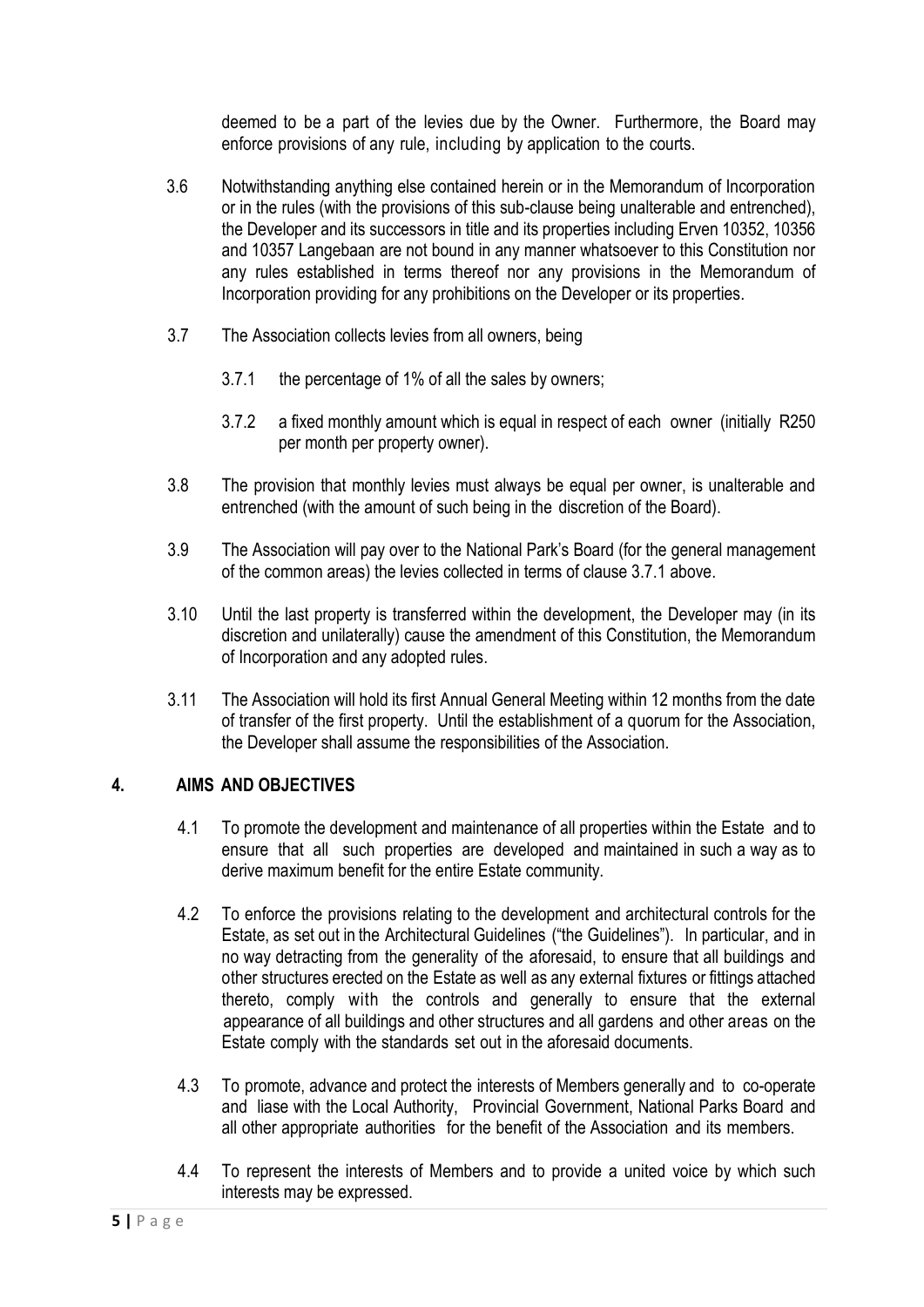- 4.5 To collect levies and other contributions towards funds of the Association for the attainment of the objectives of the Association.
- 4.6 To regulate the day-to-day running of the Estate, including but not limited to:
	- 4.6.1 The conduct of any person within the Estate and the prevention of any nuisance to any Member.
	- 4.6.2 Imposing fines and other penalties upon Members disobeying this Constitution, the Guidelines or the Rules.

# 5**. DISTURBANCES**

- 5.1 Any conduct, save for normal gardening activities in accordance with the Architectural Guidelines, which disturbs or tends to disturb the peace and tranquility of the Estate and residents, is not permitted.
- 5.2 Excessive and unnecessary noise by vehicles, appliances, tools, pets and/or excessive noise by individuals (which noise shall be determined by the Board or its Manager in their sole and unfettered discretion from time to time) as well as other nuisances attributable to a resident, constitutes a disturbance of the peace in terms of these rules.
- 5.3 Generators may only be installed with the prior permission of the Board and must comply with the specifications in place from time to time. Generators may only be used during power outages.

## **6. PARTIES AND FUNCTIONS ON THE ESTATE**

- 6.1 Ordinary dinner parties and other social gatherings of reasonable proportions are part of normal living and of good social interaction. They pose few, if any, problems. However, the holding of large celebratory functions at private residences within the Estate is discouraged for reasons of disruption to security, parking and the general disturbance of the peace and inconvenience to other residents.
- 6.2 Special permission for a function to be held within the Estate, where more than 30 people may be attending, must be sought, prior to the proposed date of such function. Those planning to host an event or party as outlined in this clause must obtain permission from the Estate Manager.
- 6.3 In the event of permission being granted, cognisance shall be taken by the Association of the position of the residents in relation to neighbours, parking availability, times of function, type of music to be provided, size and position of any proposed marquee, requirements for security and guards, as well as other matters of importance to the situation, all of which may result in the possible imposition of restrictions and/or special conditions as may be deemed applicable by the Board. Restrictions imposed on any function shall be strictly adhered to and will be deemed to be incorporated in, and form part of these Rules.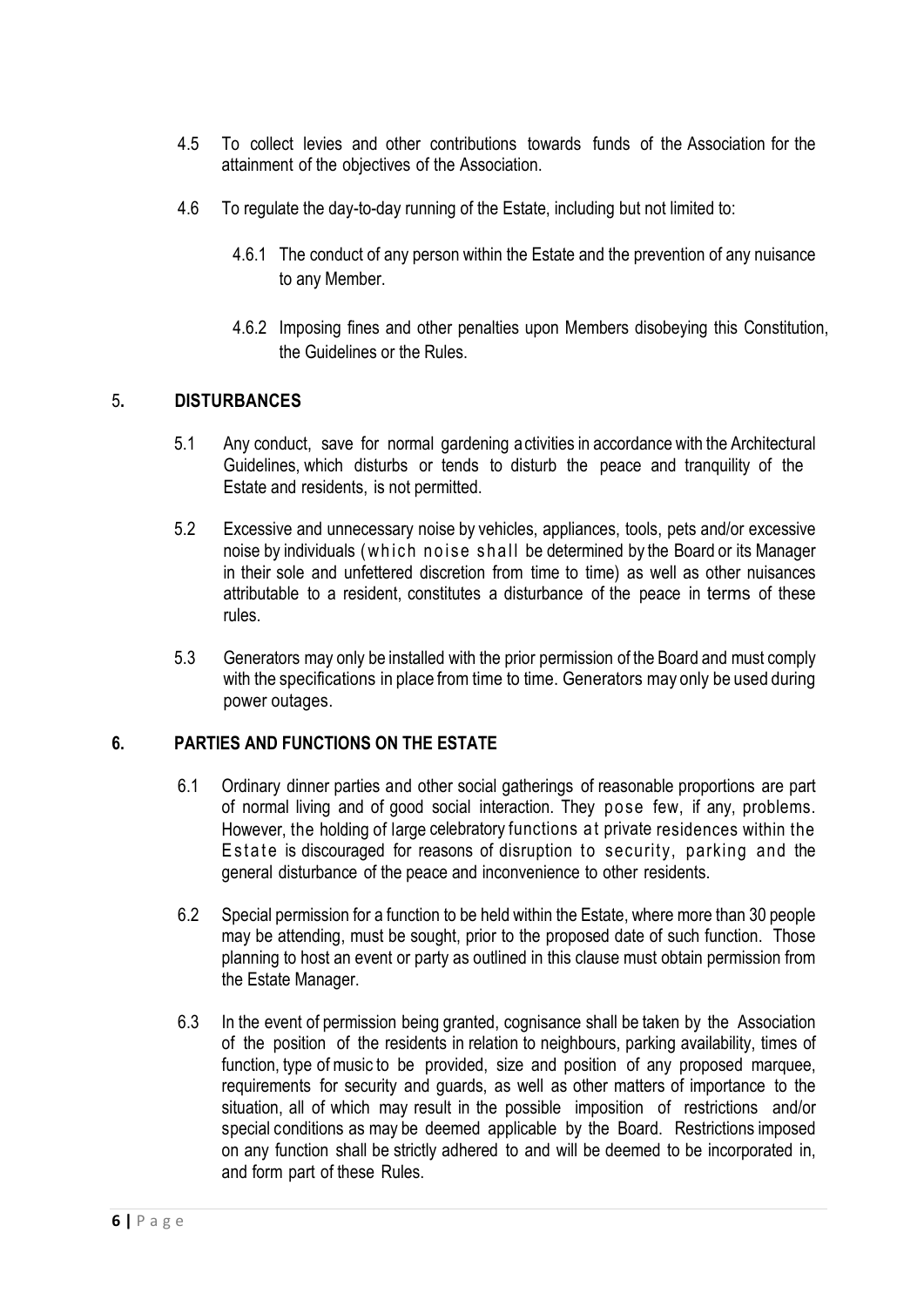# **7. DOMESTIC REFUSE**

- 7.1 All refuse shall be kept in suitable containers which shall not be visible from any road , except when placed in containers for purposes of collection by the Local Authority, the Manager or waste collection contractors, provided that the manager may, from time to time, by notice in writing to all residents-
	- 7.1.1 prescribe the type and size of refuse containers to be obtained and used;
	- 7.1.2 provide directives in regard to any place designated for refuse removal.
	- 7.1.3 require the payment of a reasonable charge for the provision of such containers.
- 7.2 It shall be the duty of every resident to ensure that any directive given by the Manager from time to time is observed and implemented.
- 7.3 General household refuse and refuse bags may not be placed on the pavement, except on the date the refuse is removed. Owners should make their own arrangements for the removal of garden refuse unless this is limited to two bags.
- 7.4 Where, in the opinion of the Manager, any refuse is of such size and nature that it cannot be expediently removed by the Local Authority or by waste collection contractors, the Manager shall give the resident wishing to depose of such refuse such directives for its disposal as he may deem fit.

#### **8. ANIMALS**

- 8.1 The Local Authority by-law, as provided for in the Prevention of Public Nuisance and Public Nuisances arising from the Keeping of Animals, and the provisions of the Architectural Guidelines relating to pets will be strictly enforced.
- 8.2 Dogs may only be kept on properties where a suitable walled enclosure prevents a dog from straying off the owner's property.
- 8.3 No Member may keep more than two dogs and two cats on the property, unless they have written approval from the Association.
- 8.4 No poultry, pigeons, aviaries, wild animals or rabbits, excluding any birds kept indoors, may be kept on the Estate.
- 8.5 Pets are not allowed to roam the streets.
- 8.6 Pets must be walked under the control of the owner in public areas. Pets must not be a danger to other owners or to their pets.
- 8.7 Should any excrement be deposited in a street or other public area, the owner of the pet shall immediately remove it. Failure to do so means the pet's owner will be liable for an immediate spot fine.
- 8.8 Every pet must wear a collar with a tag indicating the name, telephone number and address of its owner, and is to be registered with the Association's offices. Stray pets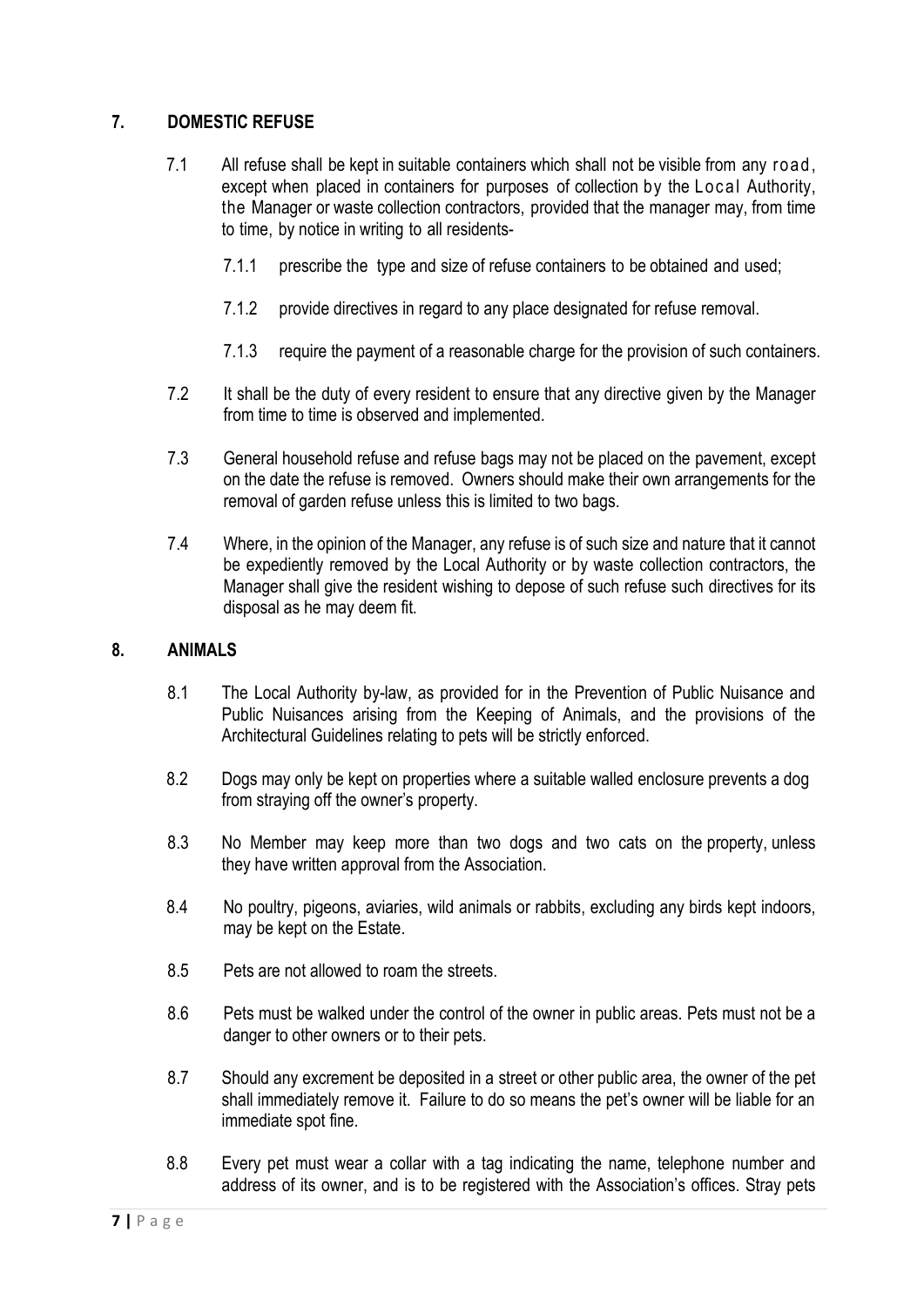without identification will be apprehended and handed to the Municipal Pound or SPCA.

- 8.9 The Association reserves the right to have a pet removed should it become a nuisance within the Estate. An independent contractor contracted by the Association shall carry out the removal. The cost of the removal shall be for the account of the owner and shall form part of the levy.
- 8.10 The Association has an unfettered discretion in this regard, but will not exercise the right without first having directed a notice to the owner furnishing details of the complaint and the complainant and afford the owner a reasonable opportunity to eliminate the cause of the complaint.

## **9. SECURITY**

- 9.1 No person shall do anything which is, or might be, prejudicial to the security of any residents and resident are to report incidents affecting security to the Estate Manager.
- 9.2 *Bona fide* guests residing with an owner are permitted to walk, jog or cycle on the Estate provided they keep to designated roads and pathways.
- 9.3 Other than those contained herein, the Board and/or the Manager may from time to time prescribe further rules in respect of security on the Estate.

#### **10. DOMESTIC WORKERS AND LABOURERS**

- 10.1 Workers are obliged to abide by these rules and the Constitution. Residents are obliged to familiarize their workers with these rules and the Constitution and to ensure that they are aware of the relevant provisions.
- 10.2 Residents shall use their best endeavours to ensure that none of their employees
	- 10.2.1 behave or engage in conduct unbefitting of the high standard of the Estate; and/or
	- 10.2.2 engage in any strikes or other labour action on or about the Estate, it being recorded that the Association and/or the manager shall be entitled to procure compliance with the aforesaid in their discretion and any costs associated therewith shall be for the account of such resident or owner, as the case may be.

# **11. TRAFFIC**

11.1 The main road running through the Estate from Langebaan to the West Coast National Park is a Provincial Road and is excluded from these provisions. The other roads on the Estate are public roads registered in the name of the Municipality. Due to this and in the interests of the safety of all road users, it is necessary to apply the provisions of the Municipal By-Laws and other applicable legislative and regulatory provisions such as the Road Traffic Act 29 of 1989 (as amended). The roads are for the use of all, which places extra responsibility and awareness on all who use these roads and particularly on all adults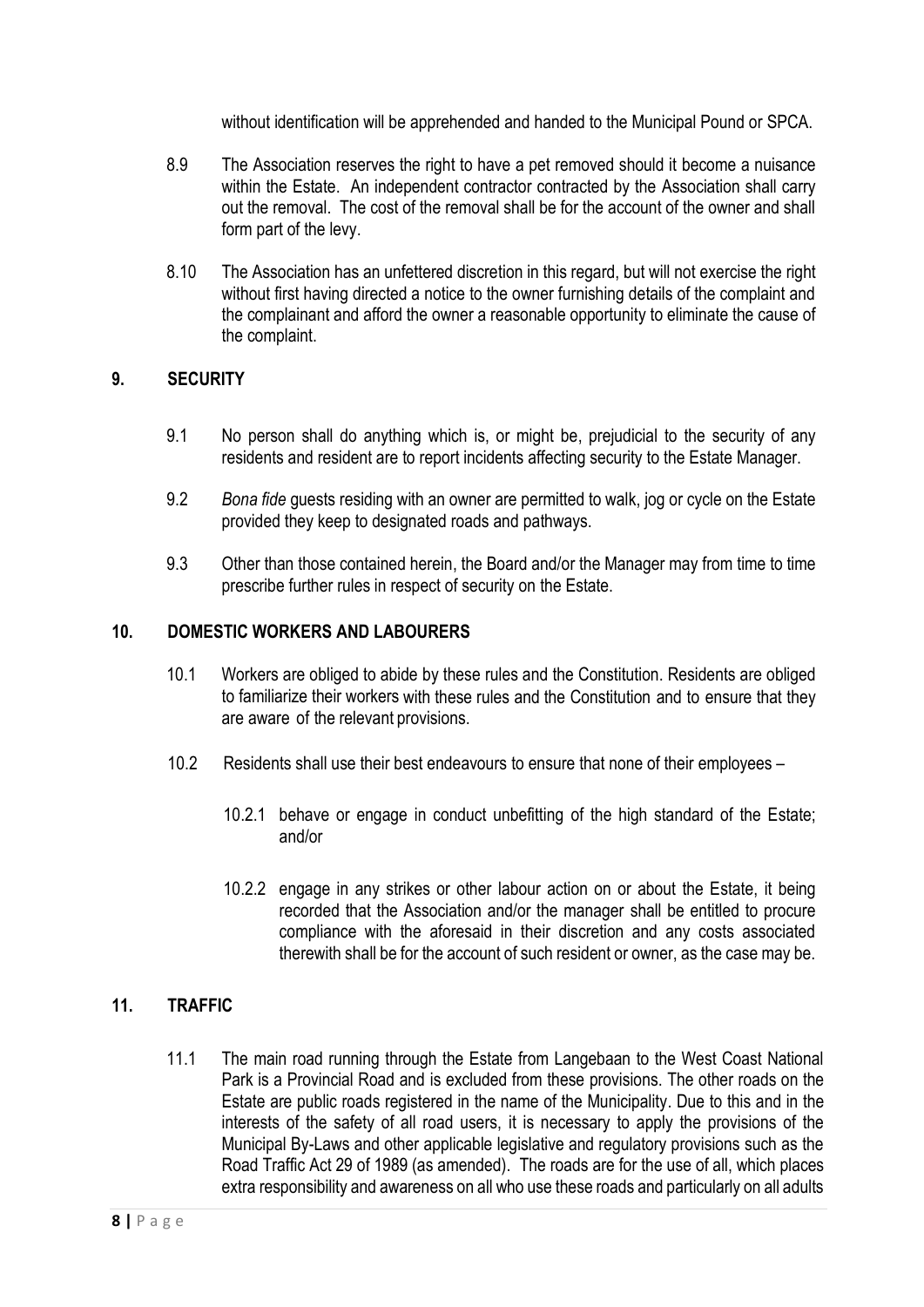and especially parents who need to educate and control the movements of their children. For the purpose of the rules below these roads are deemed the roads in the Estate referred to below.

- 11.2 Speed Limit
	- 11.2.1 The speed limit throughout the Estate is as designated by the traffic signs. A maximum speed limit in the residential section of the Estate of 30km/h shall apply, provided that lower speed limits may be imposed by the Association where this is deemed necessary.
	- 11.2.2 Any person found driving in excess of the prescribed speed limit, or in a dangerous manner, will be reported to the appropriate authorities.
- 11.3 Motorised vehicles shall be driven on roads only and only by persons who hold valid current international or South African drivers' licences.
- 11.4 The Association may, in conjunction with the Municipality and National Parks Board, by means of appropriate signage, give directives as to the use of roads or any portion of roads and common areas. Failure by any person to obey such signage shall constitute a contravention of these rules.
- 11.5 No member shall drive or ride any vehicle within the estate in such manner that would constitute an offence under any traffic ordinance. All vehicles shall be in a good and roadworthy condition. Without limiting the generality of the aforegoing, vehicles emitting excessive noise, smoke and/or oil are prohibited.
- 11.6 The driving of vehicles is confined to designated roads and driveways, provided that nonmotorised vehicles may be used on those areas (if applicable) specifically designated by the Association for that purpose.
- 11.7 The Association reserves the right to request any traffic calming measures, including but not limited to, speed-bumps and pedestrian crossings, which in its sole discretion, deems necessary from time to time, in conjunction from the Municipality, but the Municipality is not obliged to provide such measures.
- 11.8 Trailers, caravans, boats, trucks or lorries cannot be parked in the Estate. The Association shall not be under any obligation to provide any storage facilities or designated places for the storage of any of these types of vehicles.
- 11.9 Quad and other motorised bikes must stored in a garage and may not be ridden for leisure purposes anywhere on the Estate.
- 11.10 There are clearly marked and designated restricted areas for emergency vehicles which must only be used for that purpose and in respect whereof the entrances must be kept clear.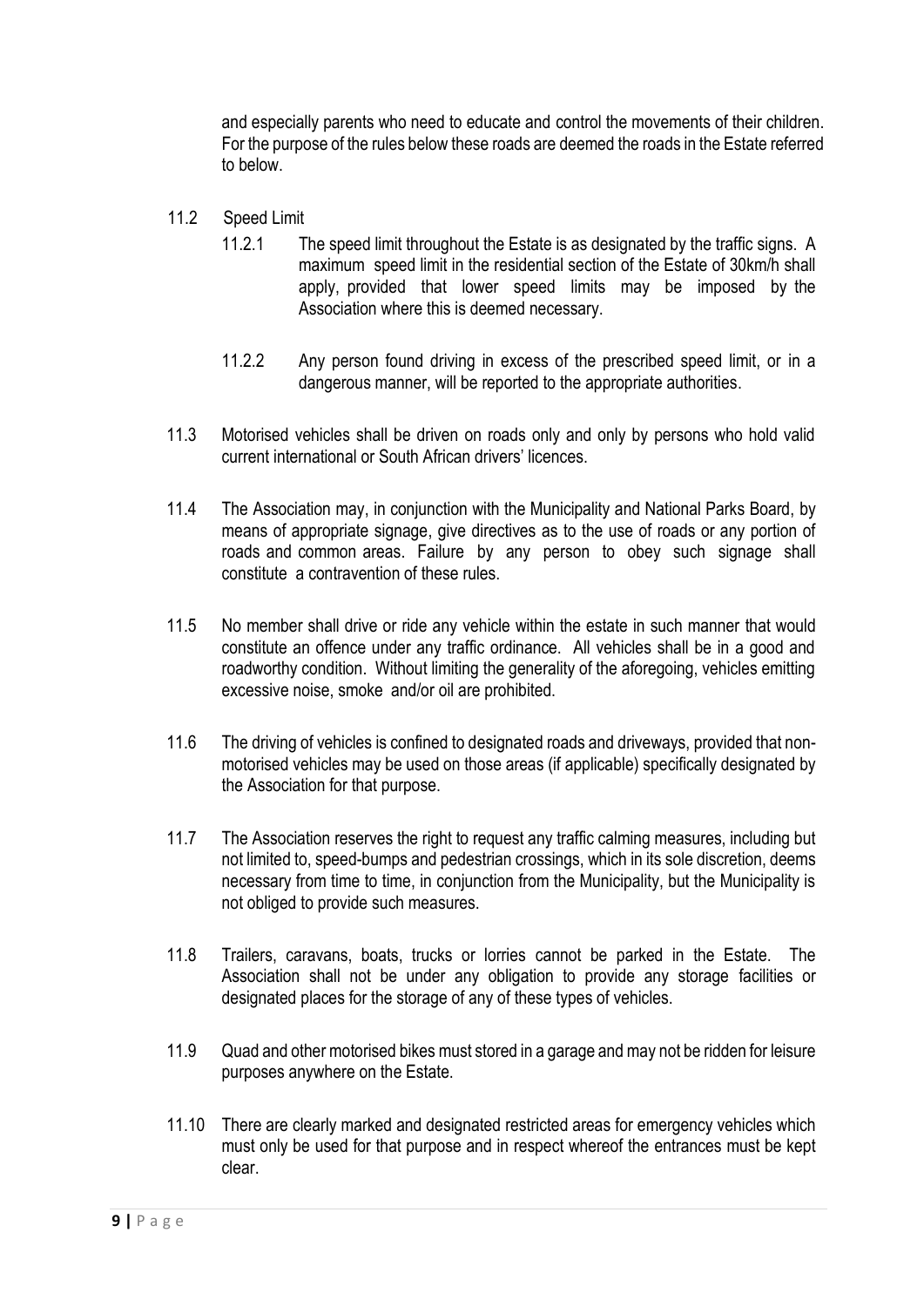11.11 No helicopters, paragliders, drones or radio-operated flying objects shall be permitted to land on the Estate except in case of emergency.

# **12. COMMON AREAS, ENVIRONMENTAL ASPECTS, PARKING FACILITIES AND BOARDWALK**

#### **Common Areas and Environmental Aspects**

- 12.1 All common areas are registered in the name of National Parks which is the legal owner of such areas and as such will determine all rules for the usage of such common areas. The National Park's Board shall be entitled to control all aspects of the environment on or about the common areas, including but not limited to the management and control of fauna and flora and the maintenance and upkeep thereof.
- 12.2 No person shall do anything or omit to do anything that may, in the opinion of the National Park's Board, be likely to have a detrimental effect on the environment or that is likely to unreasonably interfere with the use and enjoyment of common areas by residents.
- 12.3 Littering and camping are prohibited. Fires may not be lit on or about common areas except in places specifically designated by the National Park's Board for that purpose. Fires may not be lit on individual properties, other than in properly constructed braai fireplaces or bomas designed for that purpose, or manufactured braais, including a Weber or similar braai. Extreme caution should be exercised in hot or windy weather when the risk of fire is high.
- 12.4 No person shall (without the prior written authority of the National Park's Board) pick or plant any flowers or plants on or about the common areas.
- 12.5 The National Park's Board shall be entitled to prohibit or restrict access to any part of the common areas, in order to preserve the natural fauna and flora.
- 12.6 No person shall discharge any firearm, air-rifle, crossbow or similar weapon or device on or about the Estate. Hunting and trapping of any animal, reptile or bird in any manner are strictly prohibited.
- 12.7 No person shall anywhere on the Estate disturb, harm, destroy or permit to be disturbed, harmed or destroyed any wild animal, domestic animal, reptile or bird.
- 12.8 No boreholes may be drilled by residents on the Estate without the prior approval of the National Park's Board and the Association.
- 12.9 The Owners and Association itself will at all times comply with the OEMP in accordance with the environmental authorization (M3/6/5) dated 1 October 2012, a copy of which can be obtained from the Manager, the relevant clauses having been contained in this document. The Association shall monitor and enforce such compliance.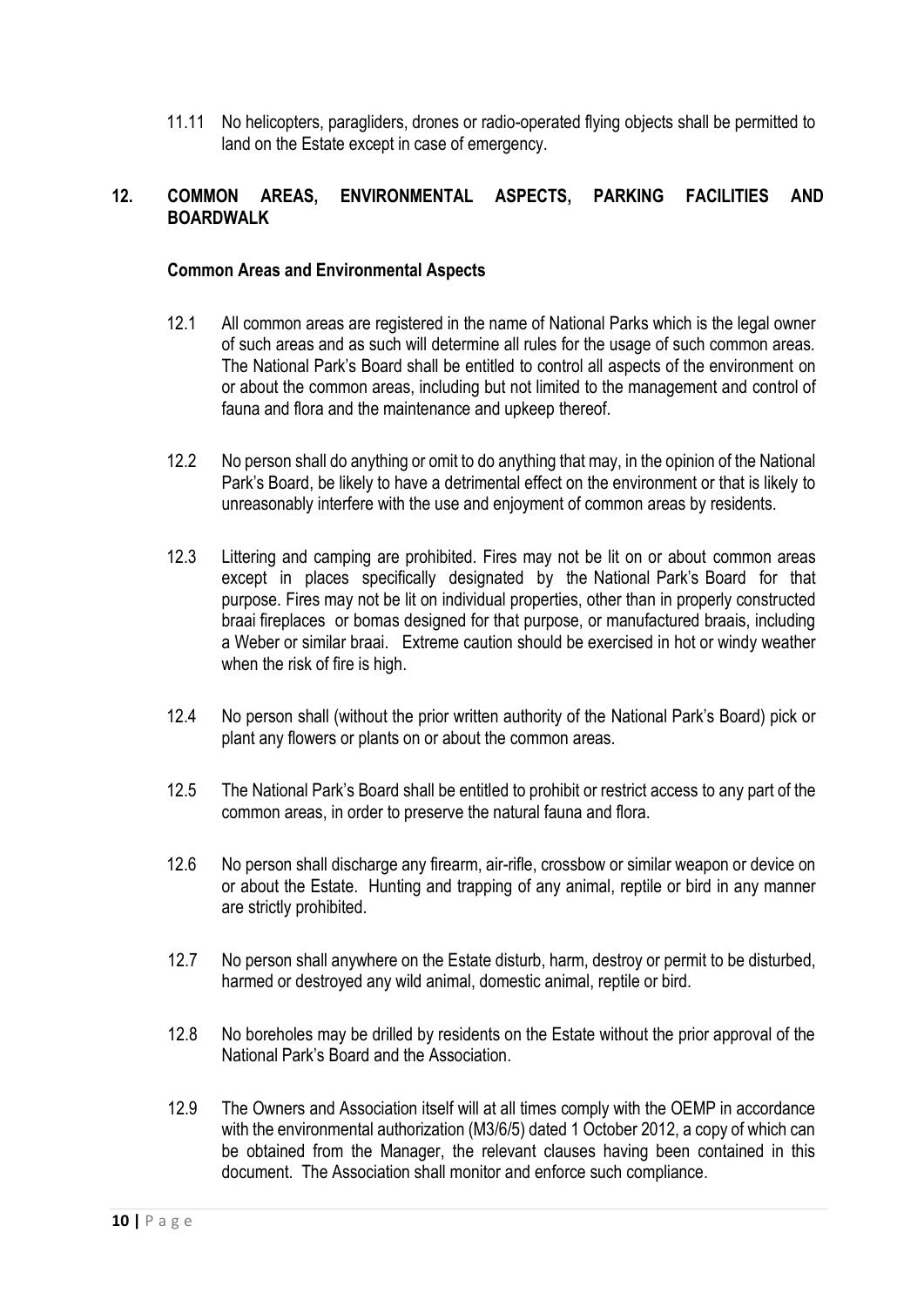# **Parking Facility and Boardwalk**

- 12.10 The Parking area is registered in the name of the Association. Servitudes in favour of the general public are registered for the use and access to all ancillary facilities (ablution facilities, parking area and walkways/boardwalks) on the Estate.
- 12.11 The Association shall be responsible for the maintenance and repair of the external appearance (including materials and colour schemes) and the general day-to-day maintenance of the guardhouse, parking and ablution facilities and the walkways/boardwalks.
- 12.12 All buildings developed and erected on the parking area by the Developer, will however remain for the beneficial use of the Developer until such time that the Association has repaid all cost of construction to the Developer inclusive of interest of such cost calculated at the prime lending rate charged by ABSA Bank Limited from time to time.

# **13. LETTING AND RESALE**

- 13.1 These rules apply to and are binding upon all tenants and all future purchasers. An owner (or his agent) who intends to let a unit shall furnish his tenant with a copy of these rules and make them binding on such tenant.
- 13.2 Sub-letting is permitted but this shall be limited to one such tenant and which sub-tenant must and shall be similarly bound to this Constitution.
- 13.3 Members or their agents shall give the Association prior written notice of any tenants or guests who are to occupy the member's residence in the absence of that member. Every tenant shall be required to register at the offices of the manager within 1 (one) week after arrival and to sign a declaration that he is acquainted with these rules and acknowledges that these rules are binding on him. Similarly any tenant who sub-lets is obliged to register and comply as above.
- 13.4 If any tenant, guest, employee or other invitee of any member fails to comply with any of the provisions of these rules, the Association shall be entitled to act in terms of clause 25 below.
- 13.5 Estate agents shall be required to abide by such rules and directives relating to advertising, access to the estate, the holding of show houses and the like, as the Association may from time to time reasonably determine. Any agent who fails to abide by any such rules and directives may be denied access to the estate and its principal as owner being liable towards the Association.
- 13.6 A Member may not in any manner alienate a property unless:
	- 13.6.1 The proposed transferee has irrevocably and in writing bound himself to become a member of the Association and to observe this Constitution for the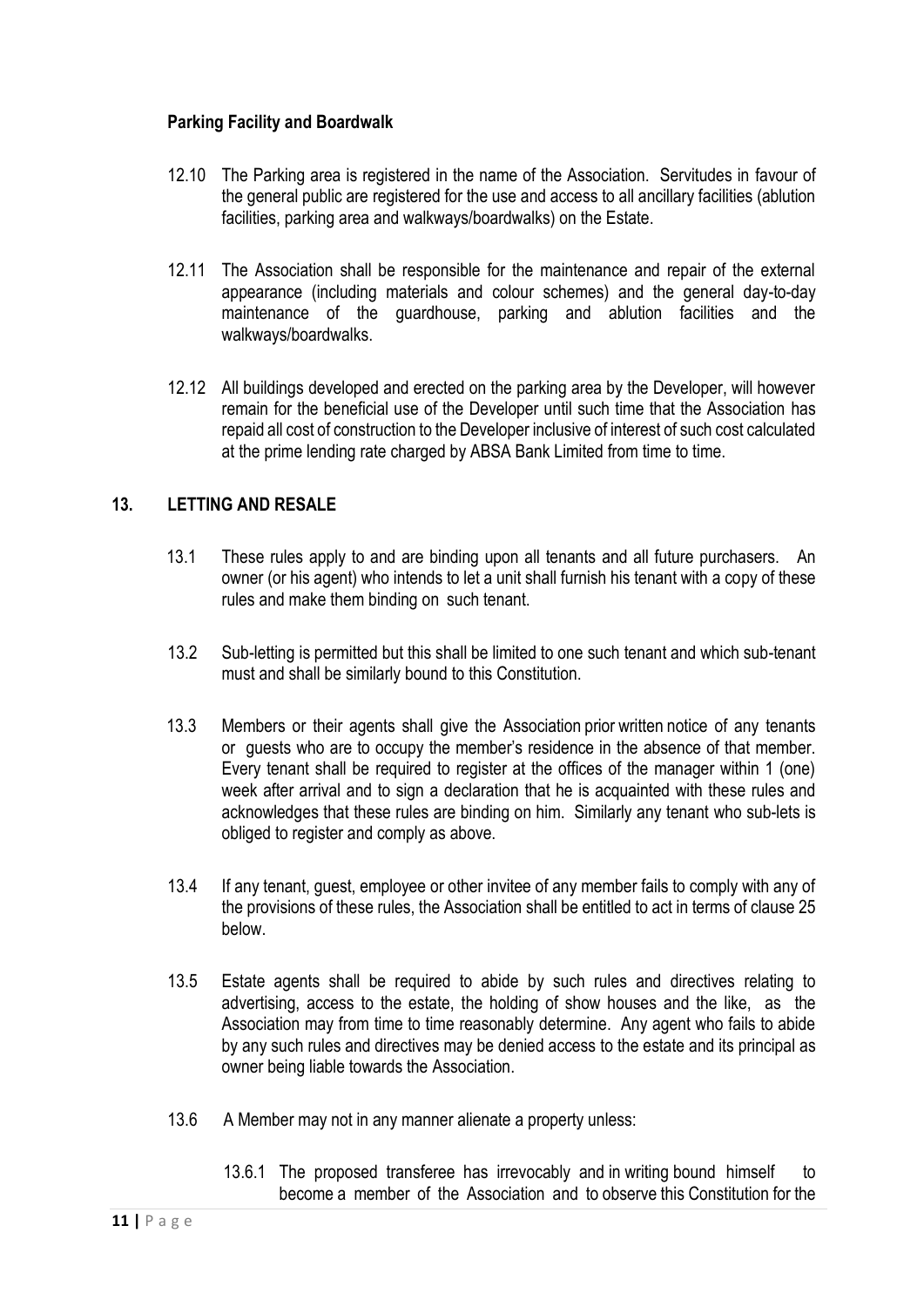duration of his ownership of the erf;

- 13.6.2 The Association has given its written consent thereto and has issued a clearance confirmation in the form of a Consent to Transfer that all amounts owing to the association by such member have been paid and that the member is not in breach of any of the provisions of this Constitution and
- 13.6.3 The proposed transferee acknowledges that upon the registration of transfer of the erf into his name he shall *ipso facto* become a Member of the Association.
- 13.7 Upon any re-sale, on transfer a levy of 1% of the purchase price at the time is payable by the owner, as per clause 3.7.1 above.

## **14. CONDUCT**

- 14.1 No washing of any nature (including but not limited to garments and household linen) may be hung or placed to dry except in the areas specifically designated for that purpose in the Architectural Guidelines.
- 14.2 All washing lines and similar devices must be placed below the level of garden/yard walls, or be properly screened, in order that they are not readily visible from any road and/or other unit as per the Architectural Guidelines.
- 14.3 No unauthorized persons are allowed on any unit where building operations are in progress.
- 14.4 No person shall make or cause to be made any undue disturbance or noise or do anything or allow anything to be done that may constitute a nuisance in the sole and unfettered discretion of the Board and/or the Manager, to other residents. In particular and without limiting the generality of the aforegoing:
	- 14.4.1 burglar alarm sirens must automatically switch off and comply with any regulations which the Association may issue with regard thereto from time to time.
	- 14.4.2 the use of noisy machinery and power tools in the open (i.e. outside a purpose built workshop), outside of normal working hours must be avoided and is permitted only occasionally and in exceptional circumstances and shall be exercised reasonably.
	- 14.4.3 all building work, whether undertaken by a contractor or by the resident, must be performed during the hours stipulated by the Association from time to time for building contractors, unless written approval is given by the Association for building operations, to take place outside such hours.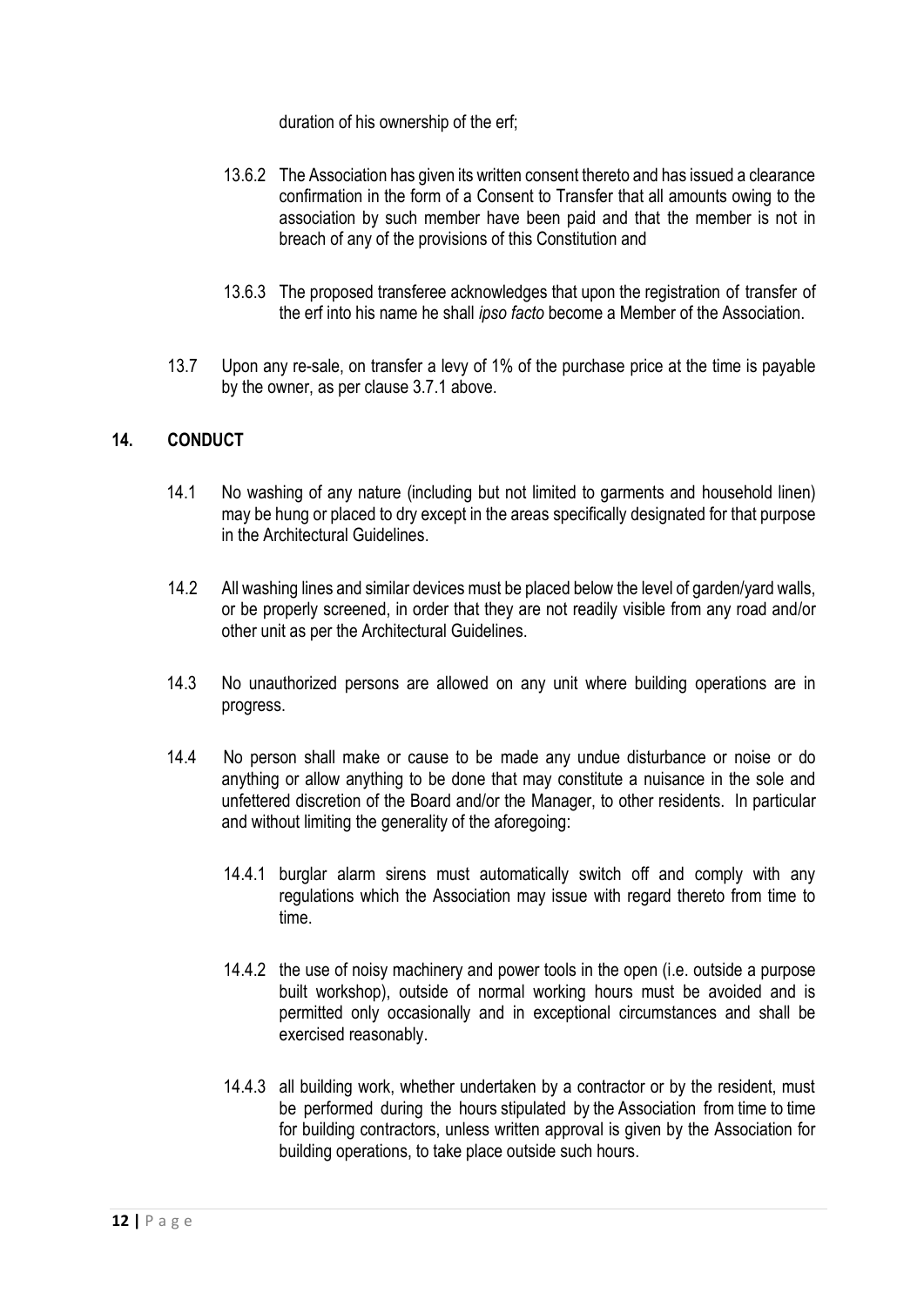- 14.4.4 excessively loud music and other undue noise is not permitted.
- 14.5 In order to maintain the low density residential nature of the Estate, no member or tenant shall accommodate or allow the permanent accommodation of more than 2 (two) persons per bedroom in any dwelling on the estate.
- 14.6 Notwithstanding anything else contained herein, Members are generally precluded from any activities having a negative impact on the principles of nature conservation, including but not limited to the planting and growth of any vegetation considered to be alien to the environment.

#### **15. SYNDICATION OWNERSHIP**

Syndication ownership is limited to two owning entities or persons, whether it be two natural persons as co-owners, two entites or trusts in a joint venture or partnership (whether registered as such or not), or otherwise.

## **16. COMMERCIAL ACTIVITIES**

- 16.1 Subject to the Constitution and clause 4.9 of the Scheme Regulations in terms of Section 7 of the Land Use Planning Ordinance, 1985 (Ordinance 15 of 1985), owners who envisage conducting a commercial business enterprise from the Estate must seek and obtain written permission from the Association and relevant Local Authority.
- 16.2 Such business operating from a dwelling is subject to the following and any other restrictions:
	- 16.2.1 There is to be at least one *bona fide* resident occupying the building from which the business is to be undertaken.
	- 16.2.2 A maximum of 30% of the gross floor area of the dwelling may be utilized for the business, provided that such area may not exceed 60 square metres.
	- 16.2.3 The display of names, logos, advertising material and notice boards, is prohibited.
	- 16.2.4 No door-to-door marketing and/or selling is permitted.
	- 16.2.5 The storage of goods of any nature, and the presence of hazardous waste, is prohibited.
	- 16.2.6 The display of goods contemplated to be sold, shall be located inside the dwelling place and shall not be visible from the outside/street.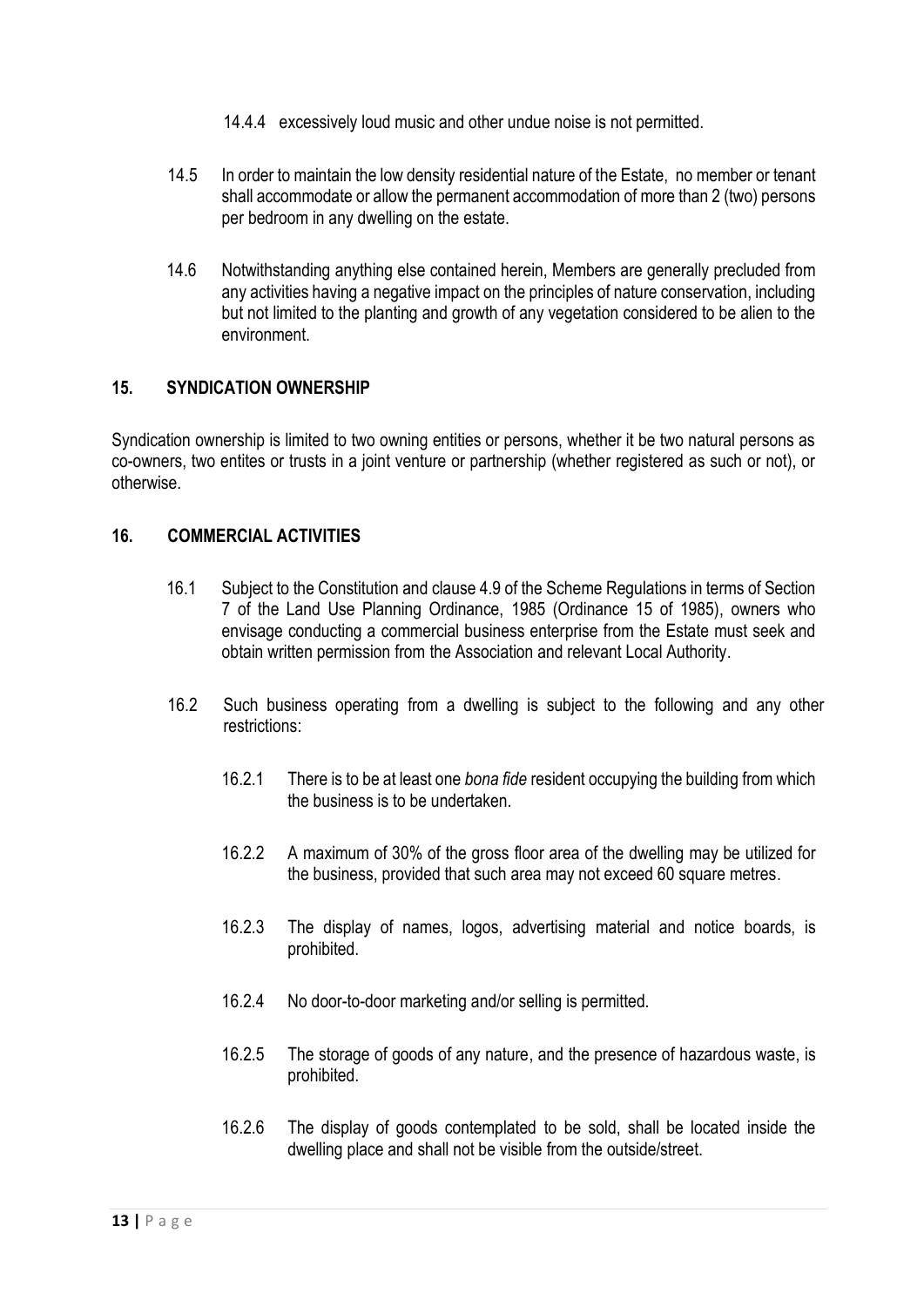- 16.2.7 The loading and off-loading of goods by means of a private or commercial vehicle may not take place unless the mass does not exceed 3500kg, loading capacity included.
- 16.2.8 All visitors' vehicles shall be parked on the premises or designated visitors' parking bays. No parking whatsoever is permitted on the pavement or on gardened or conservation areas.
- 16.2.9 The parking of a motor vehicle shall not impact neighbors' premises and/or pavements.
- 16.2.10 a Maximum of one person may be employed in addition to the owner.
- 16.2.11 No industry or manufacturing enterprise likely to cause disturbance to residents, is permitted.
- 16.2.12 No disturbances, noises, smells, radioactive emissions, or general nuisances that may cause public discomfort will be permitted.
- 16.3 The following business undertakings will not be considered or permitted:

Creche Funeral undertaking Visitors information bureau Building Society Bank agency Towing service Vehicle workshop Carwash bay **School** Panel beater Parcel delivery services Travel agency Shooting range Blasting contractors Butchery and/or meat-processing enterprise Dog parlour Seafood supply/ wholesalers **Bakery** Vehicle sales showroom and offices Entertainment Centre Any manufacturing enterprise Packaging and/or cartage contractors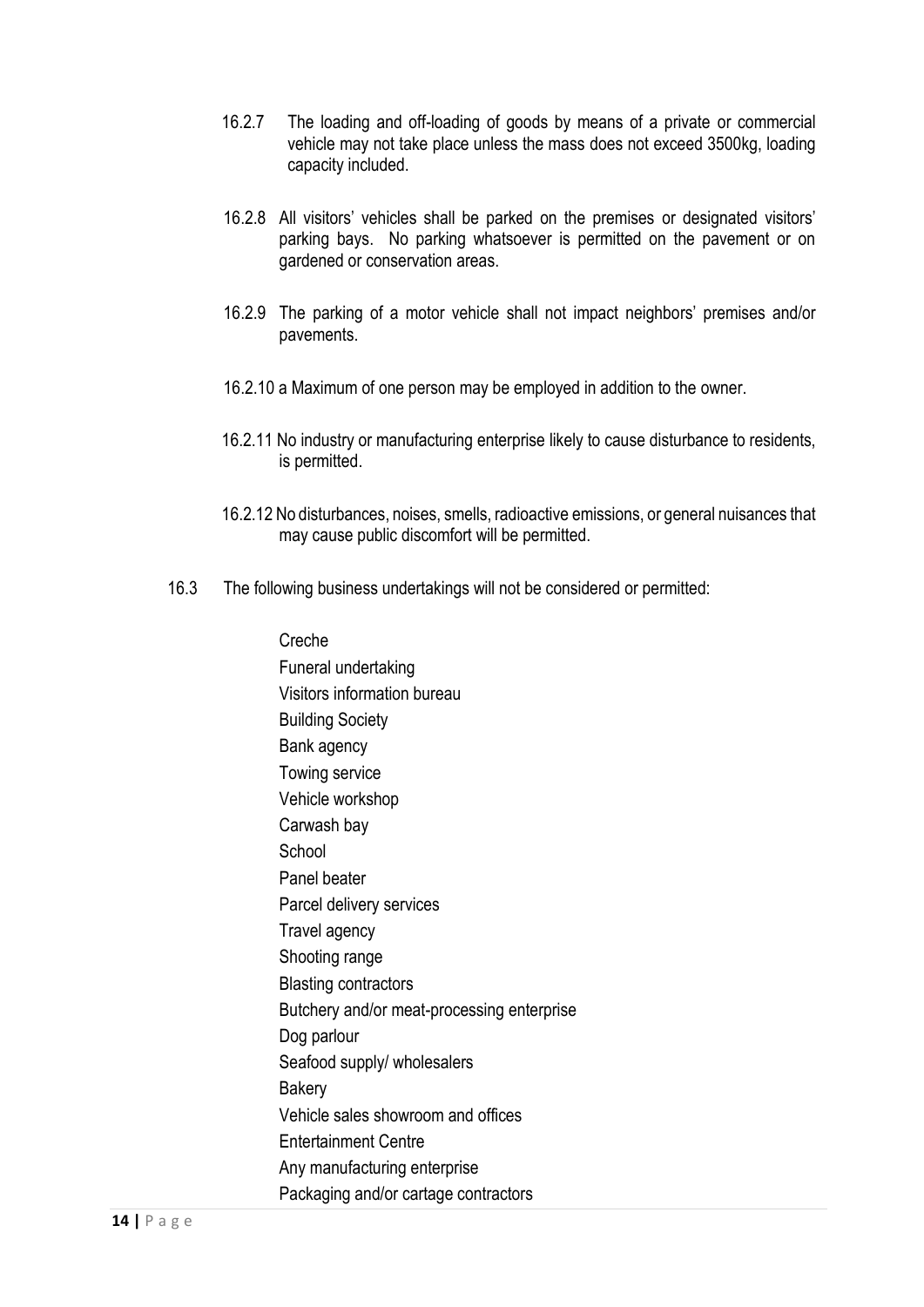- 16.5 The undertaking may not generate excessive traffic. A maximum of two simultaneous visitors is permitted. The number of visitors may not adversely affect the Estate. Visiting times will be restricted to 09:00 – 18.00 on business week days only.
- 16.6 The permission granted in terms of this clause to a homeowner can be terminated in the sole discretion of the Association, if the owner contravenes the rules that govern business enterprises on the Estate.
- 16.7 The homeowner shall have no claim whatsoever against the Association for damages, howsoever caused.
- 16.8 Written consent of all immediate neighbors to conduct the enterprise must be obtained and must accompany a request for the permission to the Association to conduct the business.
- 16.9 In the event that visitors occupy the business premises for a significant period of time, the Association may charge an appropriate fee, to be added to the relevant homeowner's levies.
- 16.10 Should any owner (to whom permission has been granted for the conduct of a business) wish to change any aspect of such business, then such owner shall submit a fresh application in accordance with the provisions of these rules to commence such business.
- 16.11 The provisions of this Clause shall not be applicable and attach to Erf 10367 as this Erf shall be used for commercial activities.

# **17. BUILDING REQUIREMENTS AND CONSTRUCTION**

- 17.1 The provisions of this Constitution, the Architectural Guidelines relating to the construction of buildings and the Contractors Code of Conduct must be strictly complied with
- 17.2 Without limiting the generality of paragraph 17.1, no building or structure or alteration shall be erected on the Estate unless the plans, specifications and construction thereof comply with the Architectural Guidelines and the sketch plans and working drawings approved by the Local Authority and referred to in these rules and unless the Association has approved the building plans in writing. All building plans to be provided by the consulting architect at a market related fee.
- 17.3 A scrutiny fee determined by the Association from time to time shall be levied in respect of the scrutiny of any working drawings by the consulting architects. Construction must comply with the most recent scrutinized plans, including "as built" plans.
- 17.4 Before any construction project is commenced, the homeowner shall cause the contractor undertaking the construction to pay to the Association a deposit in an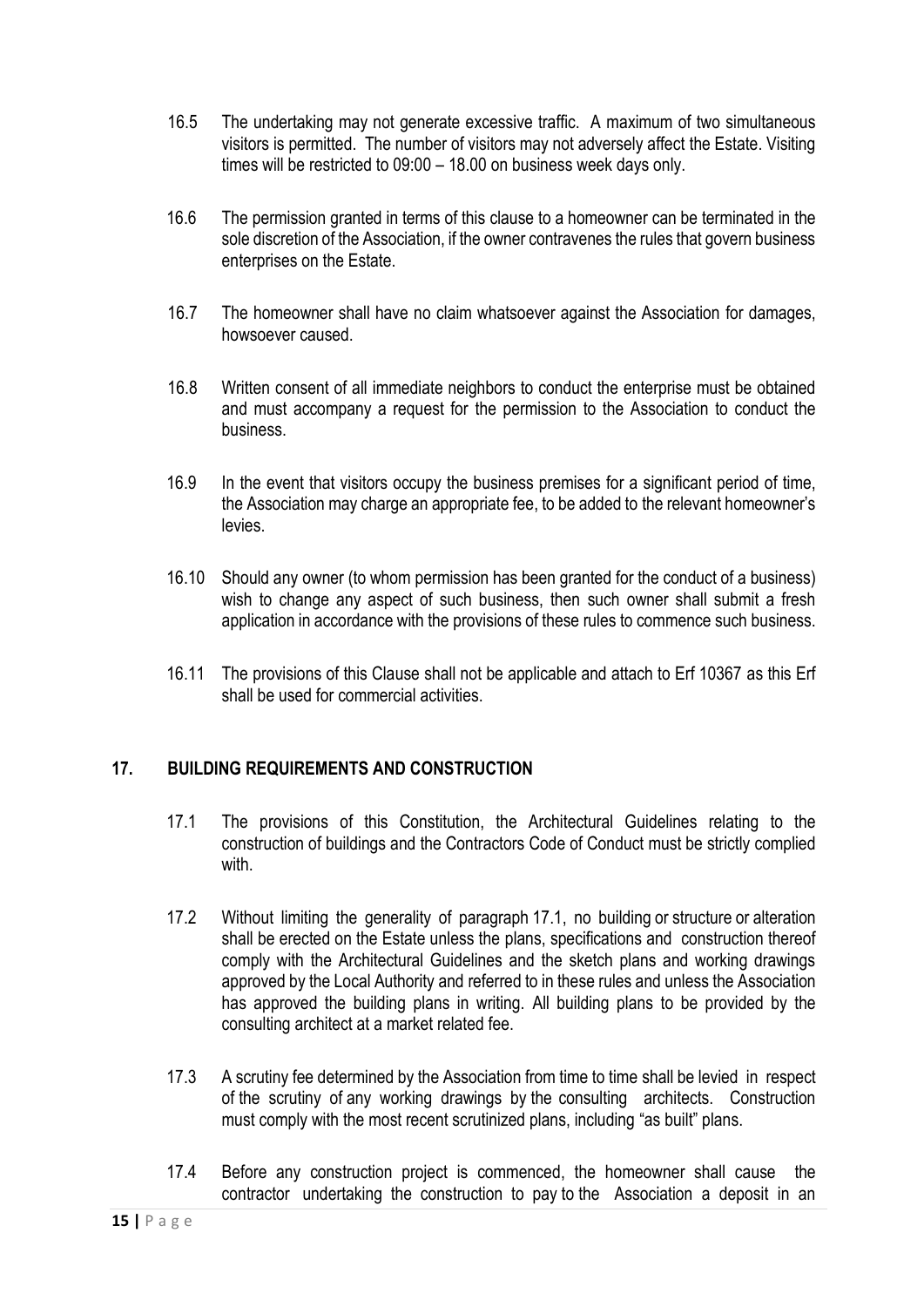amount determined by the Association in order to provide cover for the repair of any damage caused by the contractor or his employee or sub-contractors to property, including trees and plants, or to the National Park's Board or to any other homeowner. Upon the completion of the construction project, the deposit less any amounts necessary to rectify any damage caused as aforesaid, will be repaid to the contractor. No interest will be paid by the Association on deposits.

- 17.5 During the course of construction of any building, the Association shall be entitled to direct the relevant owner or his appointed contractor to effect improvements to the quality of any aspects of the construction, should the Association deem such improvements to be necessary.
- 17.6 The Association shall be entitled to direct the relevant owner to effect maintenance work to his home, should the Association deem such maintenance necessary.
- 17.7 Should any dispute arise in connection with the Architectural Guidelines, including without limitation, the application and/or interpretation thereof, the consulting architect's decision in respect of any such dispute shall be final and binding upon the parties to the dispute and if necessary the consulting architects can make the necessary amendments to the Architectural Guidelines where such guidelines are, in the sole discretion of the consulting architects, lacking or vague.
- 17.8 The appointment of building contractors is subject to the prior written approval of the Association, which approval shall not be unreasonably withheld. All members will be obliged to use the services of the consulting thatcher at a market related fee.
- 17.9 Every building contractor shall be required to abide by the rules, the Architectural Guidelines, statutory conditions of approval and any other rules made by the Association regulating the conduct of building contractors from time to time and to sign such prescribed undertakings as may be determined by the Association with regard thereto. An occupancy certificate issued by the Local Authority in terms of the National Building Regulations and Building Standards Act, No. 103 off 1977 must be obtained prior to occupation and utilization of a dwelling or addition thereto in terms of an approved building plan. A building contractor will not be allowed to undertake and proceed with any building work on the Estate until such time as the undertakings referred to in this clause have been given and thereafter adhered to. Without derogating from the generality of the aforegoing, builders must specifically also adhere to the Contractors Code of Conduct prescribed by the Association.
- 17.10 Any building contractor shall be required to abide by these rules, the Architectural Guidelines and any other rules issued by the Association regulating the conduct of building contractors from time to time.
- 17.11 A member shall be obliged to have finally completed the building of his/her home and landscaping within a period of 60 (sixty) months from having taken transfer from the Developer of the Estate with the owner and his Purchaser being liable, jointly and severally. Where an undeveloped property is acquired from someone other than the Developer, building and construction must be completed within the time period.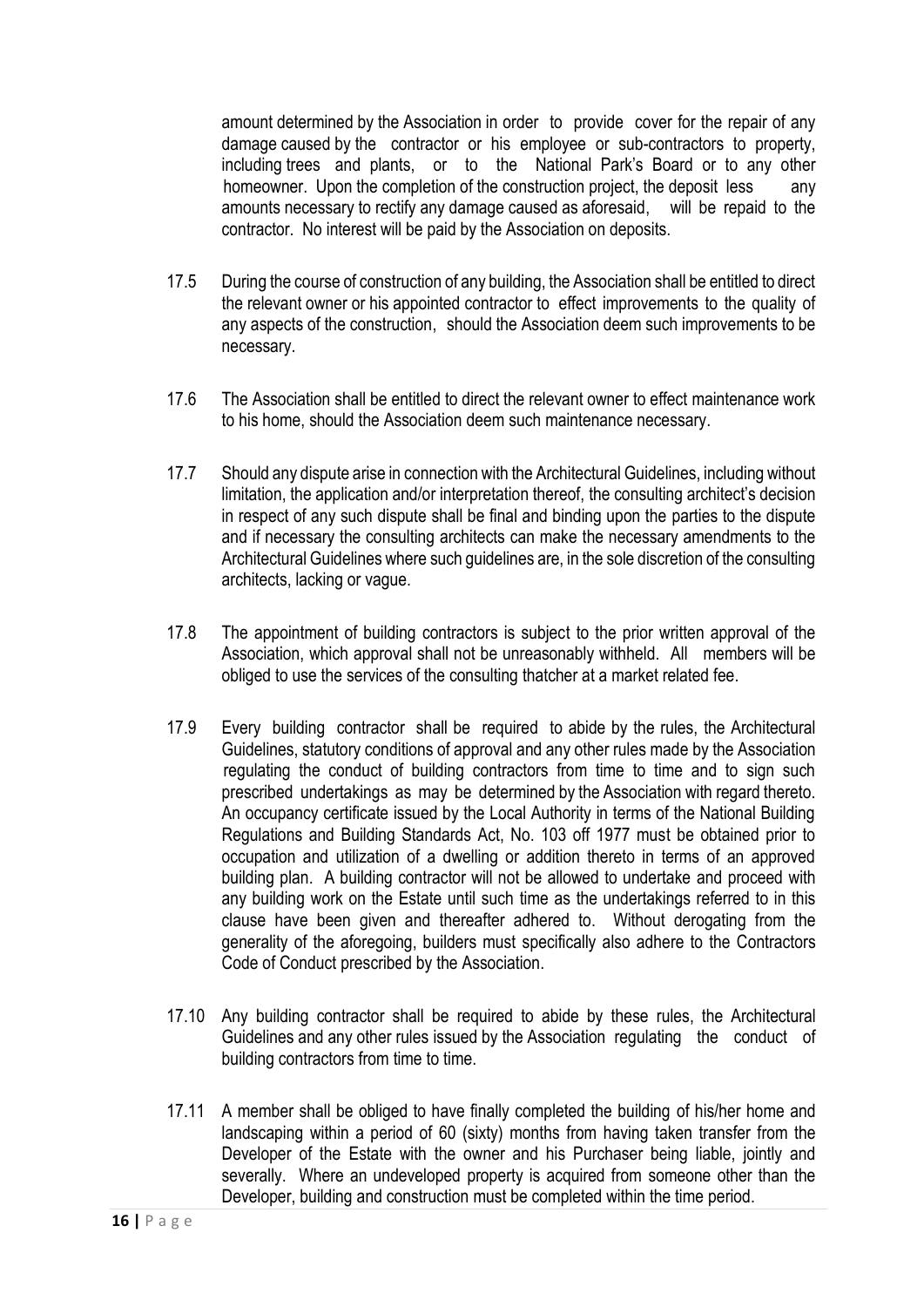- 17.12 Once building has commenced, members must finally complete same within 12 (twelve) months, which includes builders' holidays and rain affected days unless written consent has been obtained from the Association.
- 17.13 In the event of the member failing or neglecting to erect a dwelling as set out in clause 17.11 and 17.12 and failing further to remedy such breach after due written notice to effect the required completion within such reasonable time as determined and stipulated in such notice by the Association in its entire discretion, the owner shall become liable for monthly penalty levies payable to the Home Owner's Association, applicable for each month of non-completion, calculated on the following scale:
	- Completion overdue by less than three full calendar months calculated from date of transfer, shall incur a monthly penalty levy (payable in addition to the normal monthly levy) equal to twice the normal monthly levy.
	- Completion overdue by more than three months but less than six full months, shall incur a monthly penalty levy calculated at four times the normal monthly levy.
	- Completion overdue by more than six months but less than nine months shall incur a monthly penalty levy calculated at six times the normal monthly levy and
	- Completion overdue by more than nine months shall incur a monthly penalty levy calculated at eight times the normal monthly levy.

All penalty levies shall be payable monthly, upon demand, and shall incur interest at the maximum statutory rate should it not be paid within fourteen days from date of dispatch of the formal demand for payment thereof. Should the Home Owners' Association be obliged to incur legal costs in order to collect penalty levies due, then the said Association shall be entitled to recoup its costs calculated at the scale as between attorney-and-own client, including collection commission.

- 17.14 For the purpose of these rules, final completion shall mean that all items and snagging for both exterior and interior shall be fully completed, landscaping finished and that all contractors and sub-contractors will have vacated the site and all rubble, litter and rubbish shall have been removed from the site and its vicinity, any damage to surrounding areas has been made good and final inspection and signed off by the consulting Architects and consulting Landscape Architects.
- 17.15 For the avoidance of doubt an owner who is in breach of the provisions of both 17.11 and 17.12 will only be liable for the penalty levy under either the one or the other, but not both.
- 17.16 No residents may effect any alterations, additions or extensions to the exterior of any building without adhering to the provision of this clause 17 (*mutatis mutandis*)
- 17.17 No member of the Association shall be entitled to build a tennis court, netball court or swimming pool, nor may any member erect basketball hoops on any property within the Development.
- 17.18 No residential unit or section thereof on the Estate may be occupied prior to obtaining written consent by the Association thereto, including with reference to confirmation that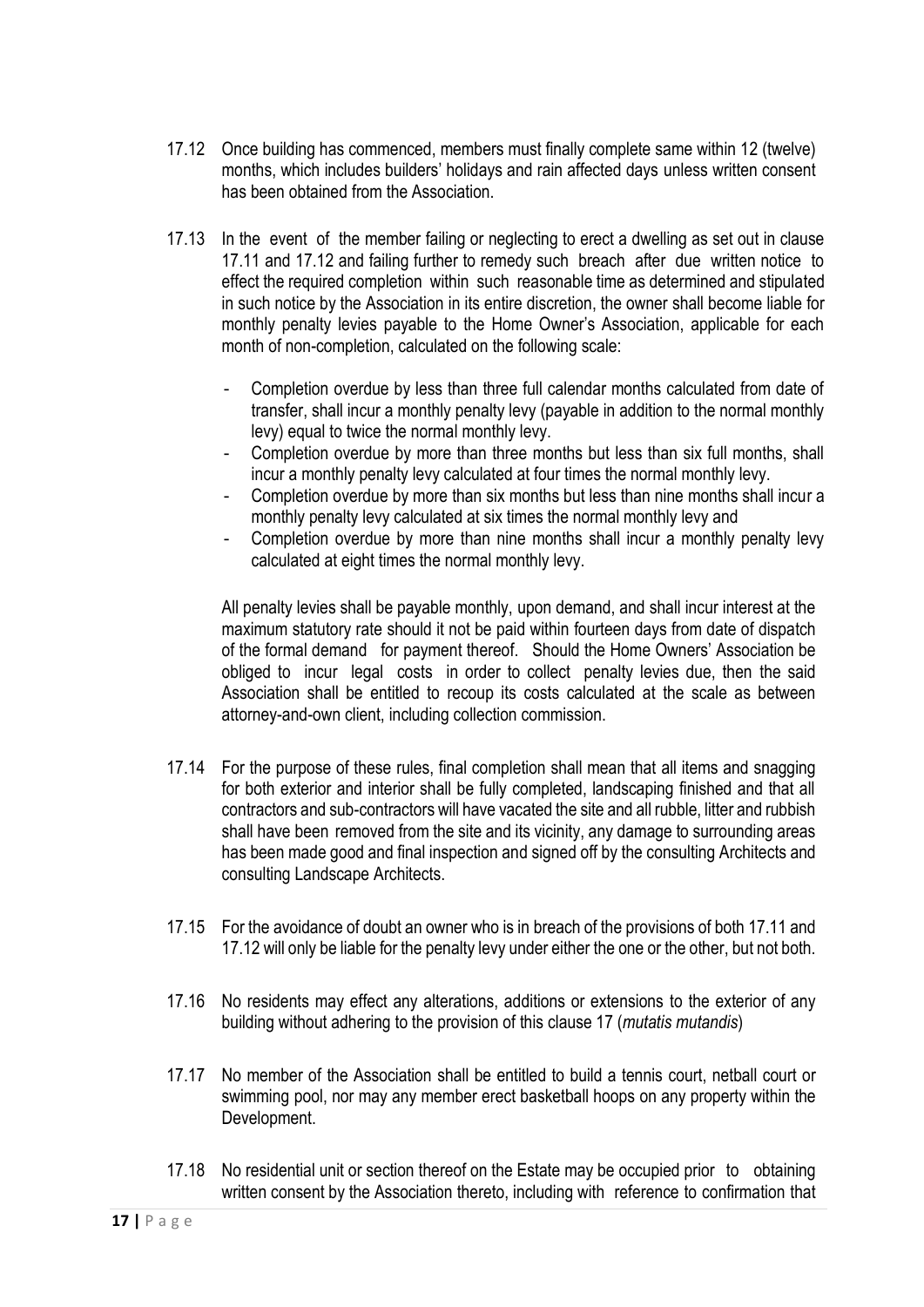the building is substantially complete and capable of final completion within 30 (thirty) days of the date of occupation. In order to obtain this approval the following minimum stipulations must have been adhered to:

- 17.18.1 All structures and pipes must have been completed in accordance with the building plans approved by the Local Authority.
- 17.18.2 The sewerage line, electricity and water must be connected to the points provided on the sewerage, electricity and water mains provided by the Municipality.
- 17.18.3 All exterior work including walls, fences, pergolas, boundary walls, driveways, must be completed according to the plans approved by the Local Authority.
- 17.18.4 All the structures not clad in stone, must be painted to the satisfaction of the Association and in accordance with the Architectural Guidelines.
- 17.18.5 The entire area of the unit not covered by structures or drive-ways must be landscaped to the satisfaction of the Association and according to the architectural guidelines.
- 17.19 Notwithstanding anything else contained herein, members will be obliged to employ the services of the Consulting Architects, Consulting Landscape Architects and Consulting Thatcher. All consultants will be obliged to work for a market related fee.
- 17.20 Notwithstanding anything else contained herein, the following conditions regarding the construction of houses has been imposed in terms of the environmental authorisation referred to in clause 12.9 *supra*, namely:
	- 17.20.1 all construction activity is to be restricted to the erf in question with no disturbance of the area surrounding the erf;
	- 17.20.2 all topsoil on disturbed areas is to be removed and stockpiled for use on the roof gardens and rehabilitation around the structure;
	- 17.20.3 construction activity on each erf is to be limited to a maximum of 1 year. It is not acceptable to leave buildings partially finished over an extended period of time;
	- 17.20.4 all building material is to be protected from dispersion into the surrounding terrain by any means whatsoever;
	- 17.20.5 the generation of dust is to be strictly controlled. All builders' rubble is to be removed to a recognized dumping site on completion of the building.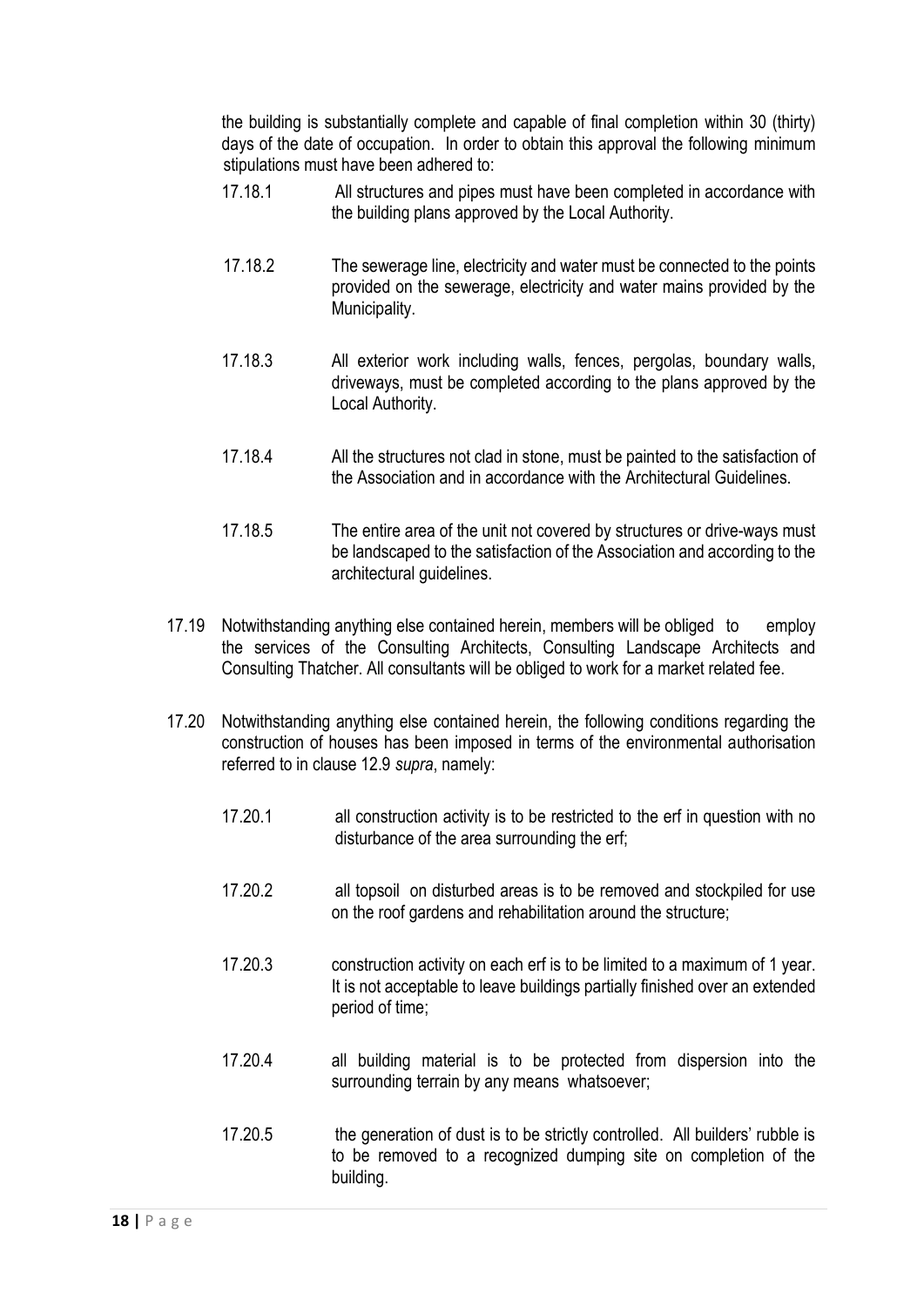17.21 If the Municipality is of the opinion that any premises or part thereof are not kept in a satisfactory state of maintenance, the Municipality may serve a notice on the owner/occupier or Association requiring that within a reasonable period as may be specified, such premises be brought in order or be restored to a satisfactory state of maintenance, failing which the necessary repairs can be undertaken by the Municipality for the account of the responsible party;

# **18 FIRE PREVENTION AND HAZARDOUS SUBSTANCES**

- 18.1 No person shall bring or permit any person to bring any substances onto the estate or permit the storage of any substances on the estate which may constitute a fire hazard or a threat to the health of any resident or other person or which may result in the contamination of the estate.
- 18.2 Fireworks are strictly prohibited.
- 18.3 Each dwelling must have at least one 4.5kg DCP fire extinguisher.
- 18.4 Fires may not be lit on any erven other than in properly constructed braai and fireplaces or bomas designed for that purpose or manufactured braais, including a Weber or similar braai. Fires may not be lit on any common property.
- 18.5 Due caution and extreme diligence should be exercised with regard to the fire risk in windy or hot weather.

## **19. LANDSCAPING**

- 19.1 The nature, content and design of the gardens on any property, (including the establishment and maintenance of landscaping) in these areas must be properly maintained and shall be subject to the Architectural Guidelines relating to landscaping and standards required by the Association. Should the standards not be adhered to, the Association shall take such steps as it may deem necessary in order to ensure that the required standards are adhered to and will charge the owner accordingly. Gardens and trees planted shall not unduly detract from the views and the reasonable enjoyment of the property by any owner. The Board may determine whether a particular garden transgresses this rule.
- 19.2 Notwithstanding anything else contained herein, members will be obliged to employ the services of the consulting Landscape Architect at a market related fee.

## **20. LEVIES**

20.1 Owners must pay levies in full and in advance by the  $7<sup>th</sup>$  day of each and every month.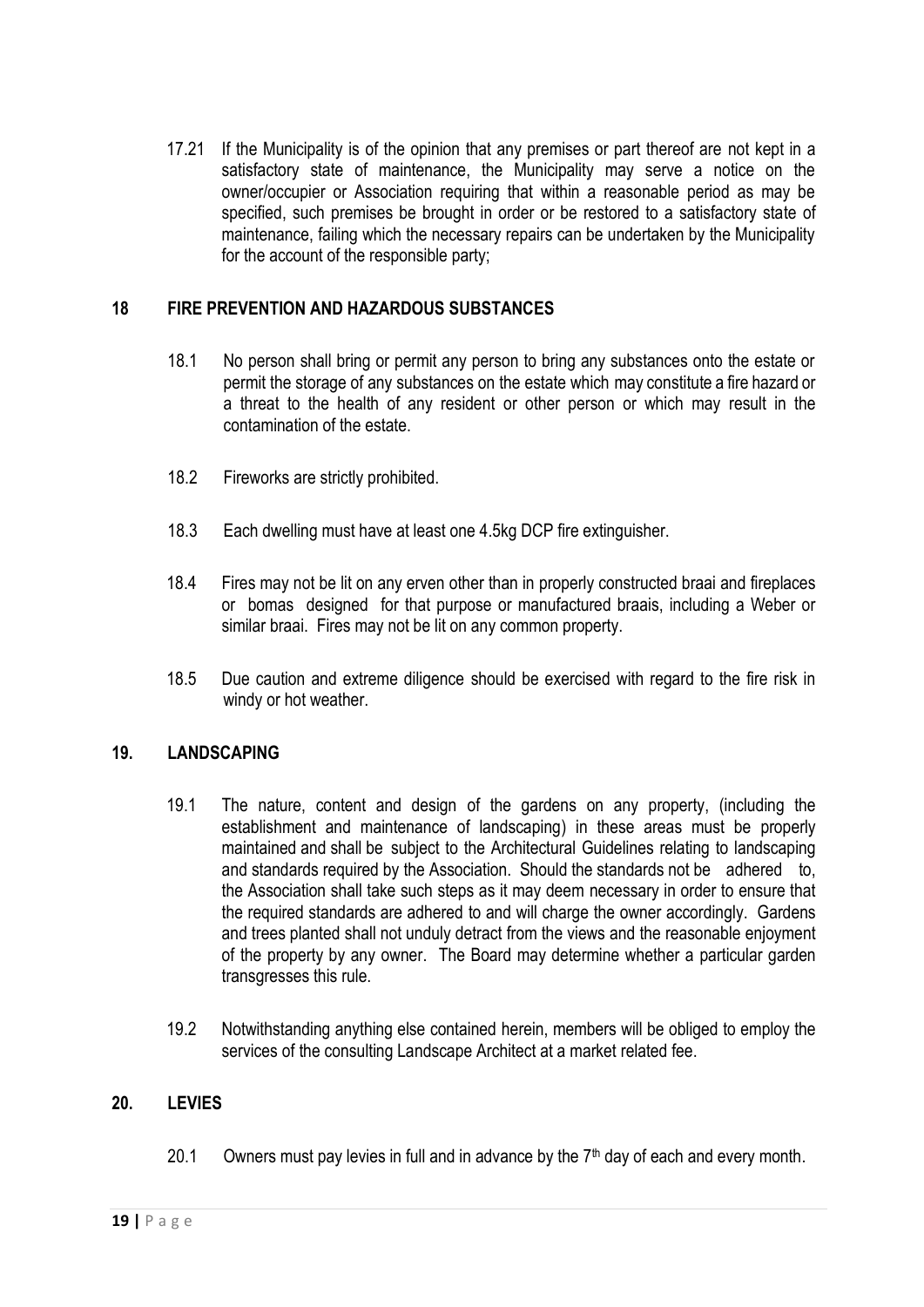- 20.2 Owners in arrears at the  $7<sup>th</sup>$  of the month shall pay interest (at the rate determined by the Board) and such interest shall be applied to the full amount overdue, from the 1st of the month up until the date of payment.
- 20.3 Owners still in arrears after a further 30 days must immediately pay the full amount overdue, plus the next levy due, plus interest on the full overdue amount up until the date of payment.
- 20.4 Owners in arrears after 60 days shall have their overdue account and the full interest thereon, handed over for collection and possible legal action. Any costs incurred by these proceedings and all additional interest up to the date of final settlement shall be for the owner's account on an attorney and client scale. Any interest on, or collection fees for overdue levies, shall be considered to be part of the levy and treated as such.
- 20.5 Levy amounts may not be reduced or withheld or set off for whatever reason, against real, perceived, partial or non-provision of services, or for any other reason.
- 20.6 Owners who are "away" at month-end must make arrangements to ensure the levies are paid by due date (being "on holiday", "away overseas" or "away on business" and like excuses are not acceptable reasons for late payment of levies).
- 20.7 Members are encouraged to effect payment by way of debit orders on the first day of each month, which can be signed for at the offices of the Association, and which are controlled by the Association and submitted to the Bank by the Association' accounting agent. The Association reserves the right to levy a surcharge on Members who do not use the debit order facility.
- 20.8 Property owner's levies will become payable by the owner of the property upon registration. The owner shall pay the first three months' levies in advance upon signature of his transfer documentation (agreed to be as per paragraph 3.7.2 above).
- 20.9 The Developer will not be liable for the payment of any levies not paid for unsold erven in the Estate.

## **21. MUNICIPAL RATES AND TAXES**

The owner of each property is responsible to the Municipality for the payment of rates. The Association has no control over the basis of valuation and rates payable by the property owner to the Municipality.

## **22 ELECTRICITY SUPPLY, GENERATORS**

- 22.1 The provision of electricity to each property will be the responsibility of the Municipality.
- 22.2 The Association shall not be liable for damages, expenses or costs by any interruption in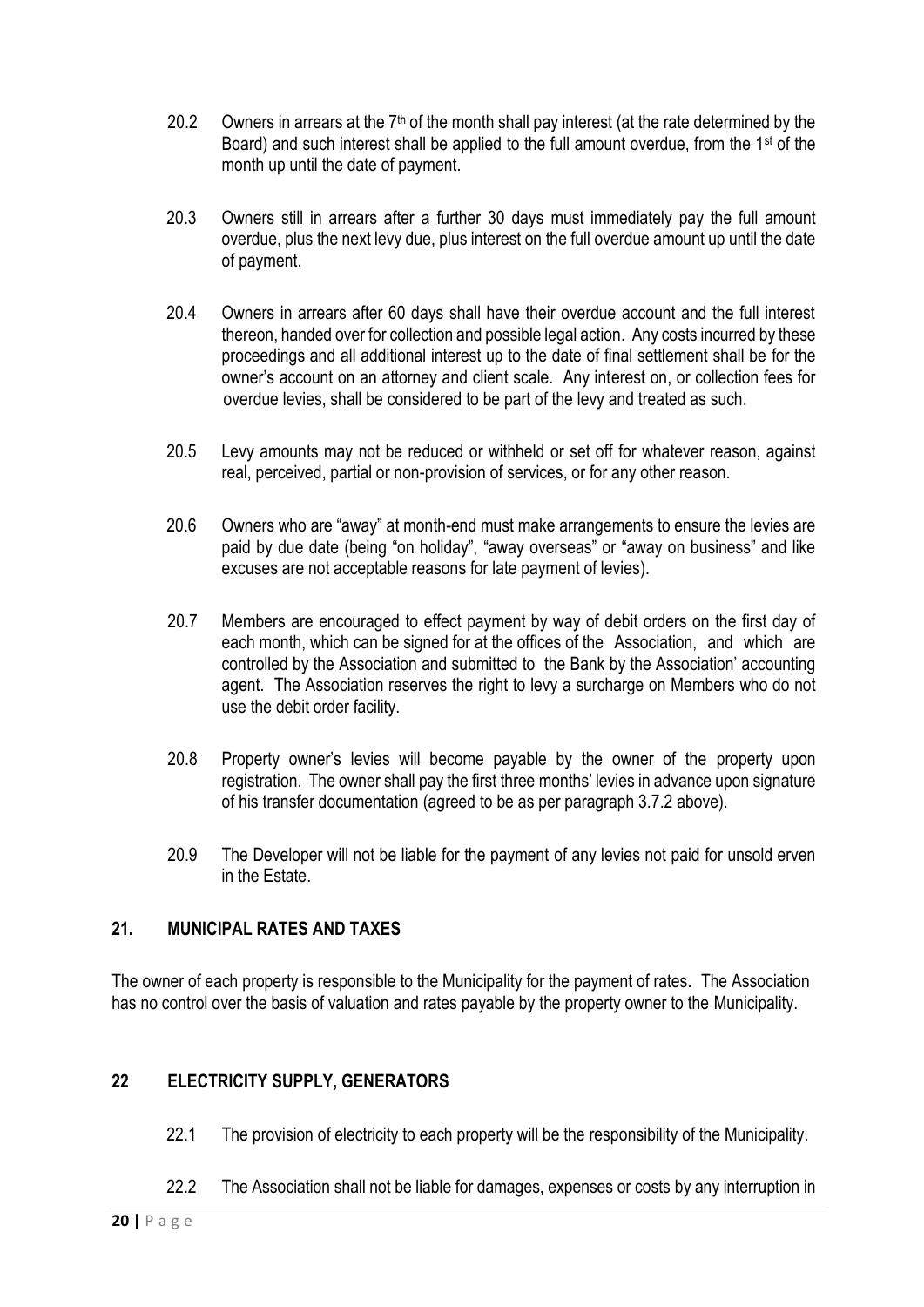supply, variation of voltage, variation of frequency, or any failure to supply electricity.

22.3 Generators may only be installed with the prior written permission of the Board. Current specifications will be available from the Estate Manager. Generators may only be used during power outages.

## **23. WATER**

- 23.1 Collection of rainwater is permitted, provided that the design of such method is permitted in terms of the Architectural Guidelines and approved by the Association.
- 23.2 The provision of running water to each property will be the responsibility of the Municipality.
- 23.3 The Association shall not be liable for damages, expenses or costs caused by any interruption in supply or failure to supply water to residents.
- 23.4 The Association shall not be liable for damages, expenses or costs caused by flooding and excess storm water.

#### **24. RULES OF THE HOME OWNERS ASSOCIATION**

- 24.1 As from the date of proclamation of the Estate (date of first transfer) these rules shall apply and all Residents and Owners shall be required to abide thereby. Subject to any entrenched rules, the Board has the power to make, add to, amend or repeal these rules subject to the approval of the Developer. Any such variations will become applicable to all Owners as defined with effect from their adoption.
- 24.2 These rules may be re-printed on a regular basis, and may include any changes or amendments made in the preceding period.
- 24.3 For the purpose of these rules, "owner" or "member" means a Purchaser, Co-owner, Trustee, Lessee, Family Member, Invitee, Employee, Customer / Client or Guest.
- 24.4 Any existing practices in conflict with the new rules shall cease immediately, unless as set out in 24.5 below:
- 24.5 Where a specific conflict arises between a new rule and an existing practice of long standing and an owner feels legitimately aggrieved, the Board may on request via the Manager, or in its own right, provide for consideration to allowing the partial or total relaxation of the new rule, to permit the existing practice to remain, or be suitably adjusted and reconciled. Any decision resulting from such consideration shall be entirely in the Board's discretion and shall be binding on all parties.
- 24.6 In the event of any breach of the rules by the members of an owner's household, his